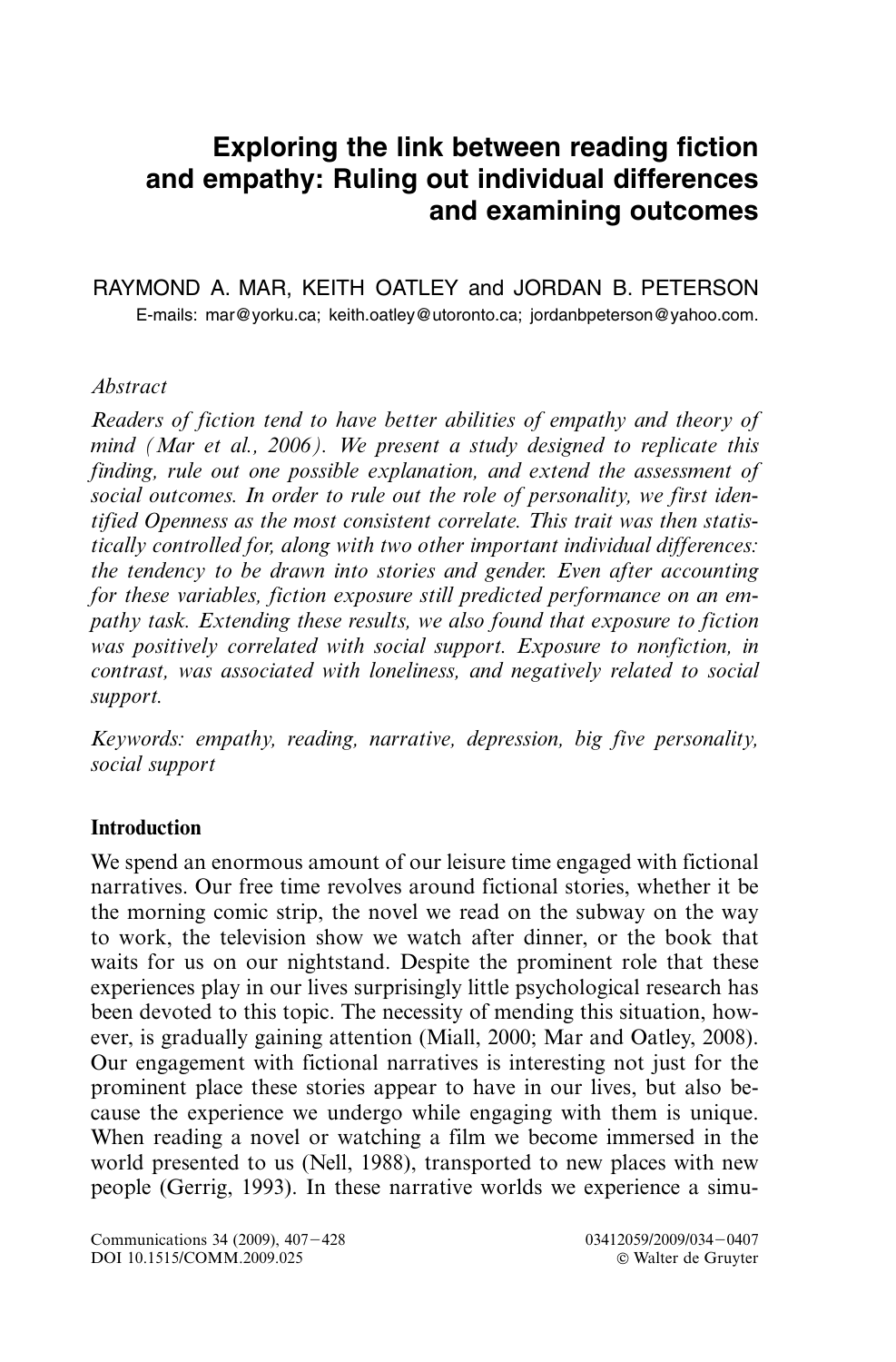lated reality and feel real emotions in response to the conflicts and relationships of story characters (Oatley, 1994). Stories thus appear to offer us a deeply-felt simulation of social experience (Oatley, 1999) that may hold real consequences for our actual social world (Mar and Oatley, 2008; Mar, Oatley, and Djikic, 2008). Specifically, engaging with narrative fiction and mentally simulating the social experiences represented may improve or maintain social skills, especially skills of empathy and social understanding. Consistent with this idea, our group has shown that frequent readers of narrative fiction perform better on two different empathy tasks, whereas frequent readers of expository non-fiction perform worse (Mar et al., 2006).

There are, of course, several possible explanations for this observed relation between reading fiction and empathy (Mar et al., 2006). While reading fiction, the simulation of social experience that occurs might engage the same social-cognitive processes employed during real-world social comprehension (e. g., mental inference, tracking of goals, emotion recognition). Repeated simulation of this kind, then, could lead to a honing of these social and empathic processes, which in turn could be applied to other contexts outside of reading. Another possibility is that readers of fiction learn concrete social information from books, acquiring knowledge about human psychology. In contrast with the first proposal, here we make a content versus process distinction. Lastly, the relation between fiction and empathy might be explained by individual differences. That is, certain traits may predict greater enjoyment of fiction, and also better empathic accuracy. This last hypothesis seems to be the least interesting possible explanation, and it is this explanation that we seek to rule out in the current study.

The somewhat surprising nature of our finding that reading fiction predicts empathic accuracy, and the fact that it is based on correlation, necessitates a more detailed investigation of this effect. First, the possibility that individual differences can account for the association between exposure to narrative fiction and empathy needs to be ruled out. Second, examining the potential real-world social correlates of narrative fiction is necessary if we are to increase our confidence that the validity of this relation extends beyond our original measures.

## *Individual differences*

Our previous study demonstrated that exposure to narrative fiction was linearly and positively related to social ability, after controlling for age, experience with English, general intelligence (*g*) and exposure to expository nonfiction. However, there are several other potential individual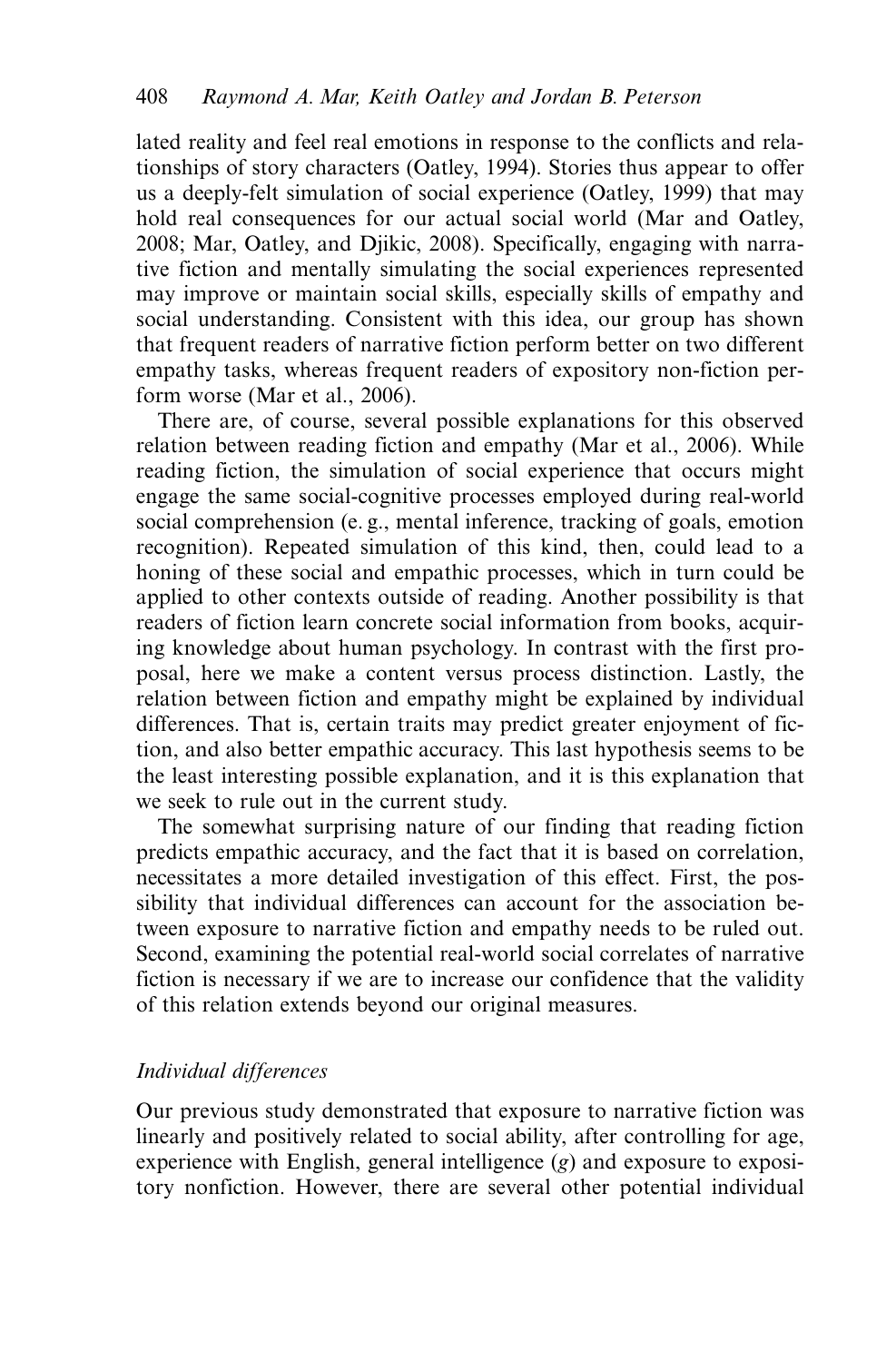difference variables that need to be ruled out before pursuing the possibility of a causal association. Key among these is trait personality.

The Big Five Model is the most widely used and extensively validated model of personality. It is composed of Extraversion, Agreeableness, Conscientiousness, Neuroticism (reversed, Emotional Stability), and Openness to experience (Costa and Macrae, 1992; John and Srivastava, 1999). Recent publications have highlighted the importance of demonstrating discriminant validity with respect to these personality dimensions. There is growing evidence, for example, that the Emotional Intelligence construct, clearly related to social ability, can be largely accounted for by measures of trait Agreeableness, in conjunction with gender and *g* (corrected multiple  $r = .81$ , Schulte, Ree, and Carretta, 2004; see also Nettelbeck, Bastian, and Burns, 2007). Demonstrating that Emotional Intelligence can achieve incremental validity beyond personality and cognitive ability has thus become a fundamental issue for those interested in this construct (e.g., Petrides, Pérez-González, and Furnham, 2007). As another example, Locus of Control, Self-esteem, and Self-efficacy may all represent the same core construct: trait Neuroticism (Judge, Erez, Bono, and Thoresen, 2002; cf. Mar, DeYoung, Higgins, and Peterson, 2006). Thus, it appears increasingly necessary to ensure (1) that hypothetical variables are not merely variants of known personality traits, regardless of their name and (2) to demonstrate that identified relationships between such variables cannot be attributed to well-established measures of personality. In the context of the current study, it is important to demonstrate that our measure of exposure to narrative fiction isn't simply tapping some other individual difference variable.

With regard to the observed relation between fiction exposure and empathy, a number of Big Five traits could theoretically account for this association. Extraversion, for example, represents attraction toward and facility with social interactions (e.g., Jensen-Campbell et al., 2002). Highly outgoing individuals, who crave social contact, might also be interested in immersing themselves in fictional social worlds (despite the apparent decrease in real-world social contact such pursuits might entail).

Agreeableness, a tendency toward empathic and prosocial responses (e. g., Koole et al., 2001), is also a likely candidate. Individuals high on this trait are likely to manifest the empathy required to understand fictional characters making narrative engagement more real and perhaps more pleasurable or interesting. Agreeable individuals are also likely to perform better on measures of social ability.

Finally, trait Openness may play an explanatory role. Openness is associated with imaginative tendencies, curiosity, intellectual endeavors, and creativity. Imagination is essential for narrative comprehension, al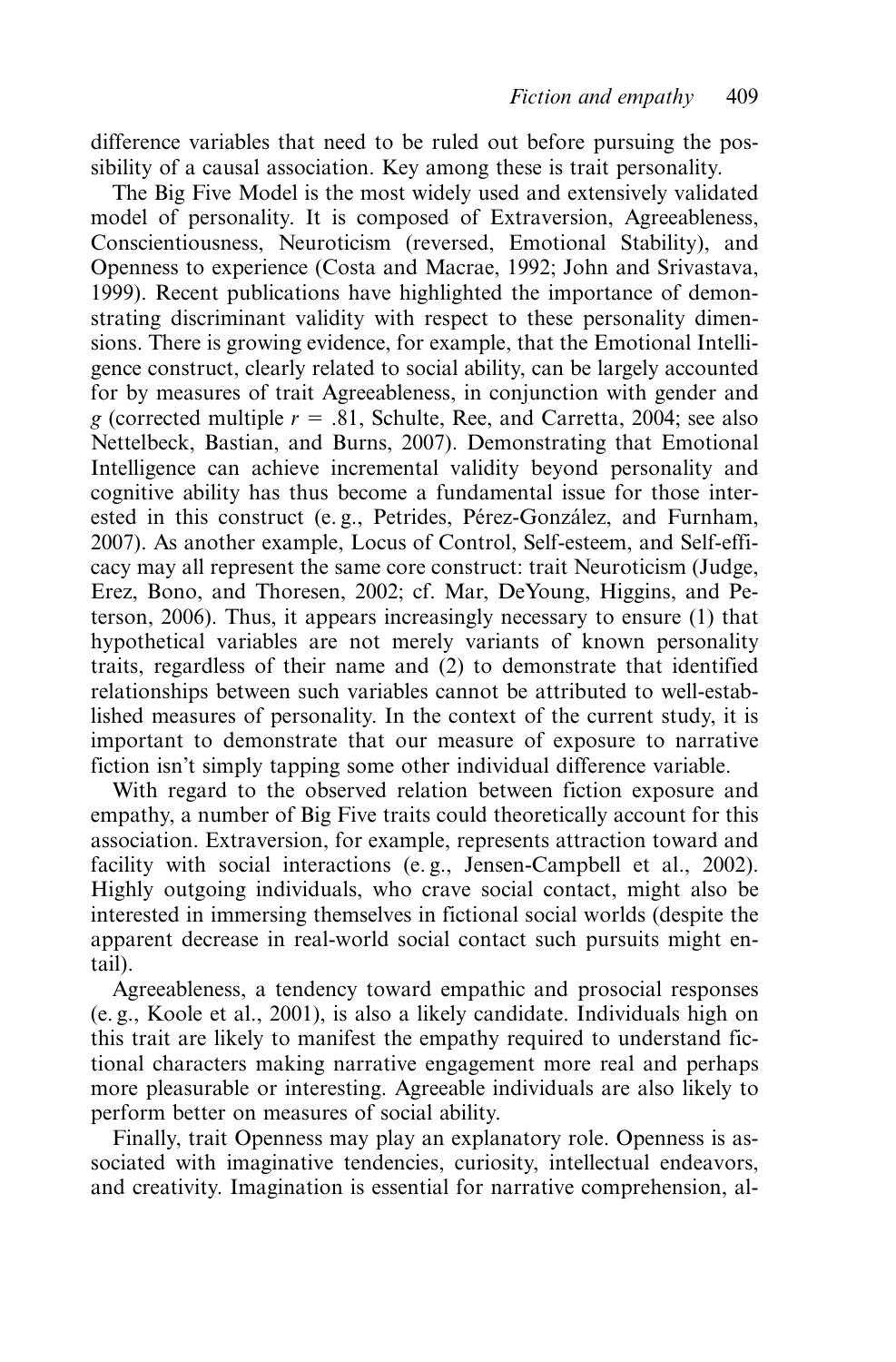lowing us to vividly render the surroundings and situations being presented to us in literary fiction. This capacity may also aid perspectivetaking, allowing us to place ourselves in the shoes of story protagonists and better understand other people (Taylor and Carlson, 1997).

The first step in testing whether reading predicts social ability beyond Big Five personality is to examine the trait correlates of reading fiction and non-fiction. Few previous studies have examined this question, with previous work focusing on engagement with media such as television or film (e. g., Weaver, 1991; Hall, 2005). What research does exist on reading is somewhat mixed, with most studies reporting positive associations between reading fiction and Openness (Finn, 1997; McManus and Furnham, 2006; Tirre and Dixit, 1995), with inconsistent relations to Extraversion and Agreeableness (Finn, 1997; Tirre and Dixit, 1995). Three studies from our own lab found that Openness was indeed the only consistent correlate of exposure to narrative fiction<sup>1</sup>. It appears that this trait is the most important factor of personality to rule out as accounting for the relation between reading fiction and social abilities.

Another important individual difference variable to control for is the tendency to be drawn into fictional narratives (Gerrig, 1993). Those more prone to these immersive and simulative experiences are logically more likely to seek them out. At the same time, this same capacity to be drawn into the representation of fictional characters could help us to improve our understanding of real others  $-$  and to perform better on tasks that measure social abilities. Controlling for this construct in our analyses will allow us to rule out the possibility that this tendency toward narrative engagement can explain the relation between reading fiction and empathic ability.

The last individual difference to take into account is gender. Women are more likely to be readers (Statistics Canada, 1998), and are also more empathic (Baron-Cohen and Wheelwright, 2004; Davis, 1980). To ensure that the observed relation between reading and empathy is not simply a function of gender, this variable needs to be controlled for in the statistical analyses.

## *Potential outcomes*

Another useful extension of the previous finding is an examination of whether exposure to narrative fiction has any real-world social correlates, apart from improved performance on laboratory empathy tasks. If the greater social ability of frequent readers observed previously can be generalized to the real world, we would expect that readers might have a larger social network, less loneliness, and less depression. It is worth noting that this hypothesis is in direct contradiction of the stereo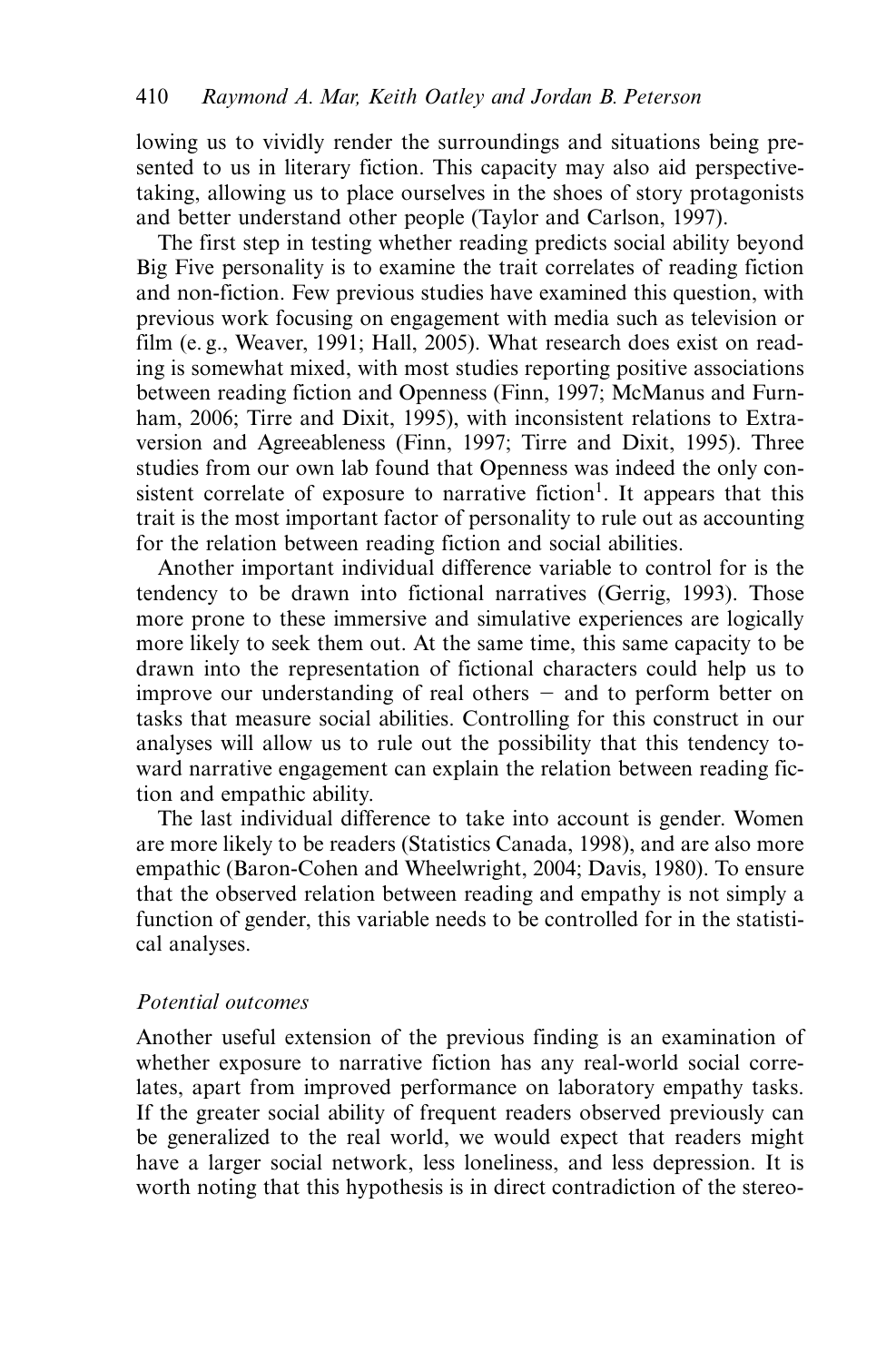type of a bookworm (England and Petro, 1998). Bookworms are often seen as turning to literature and fictional characters in order to compensate for the absence of real-world peers, immersing themselves in an imaginary social world due to the lack of an actual social network. Along with social awkwardness, frequent readers are often seen as having fewer friends, being socially isolated, and experiencing more depression, loneliness, and stress as a result. Our own conception of readers, however, predicts just the opposite.

#### *Current studies*

In this paper we further examine the nature of the association between exposure to narrative fiction and empathy, from two perspectives. First, we statistically control for three important individual difference variables, in order to rule out the possibility that the effects observed are merely a function of Openness, narrative engagement, or gender. Secondly, we turn from ruling out alternative accounts to the further investigation of social outcomes. Specifically, we investigate correlates pertaining to social network size, social support, loneliness, and depression.

## **Method**

## *Participants*

A total of 252 participants completed the study. Individuals were removed from the analysis because they were missing data due to computer error  $(N = 18, 7.1\%$  of the sample population) or human error  $(N = 4, 1.6\%)$  during testing. Individuals with less than 9 years of English fluency ( $N = 5$ , 2.0%) were also removed, resulting in a final sample of 225 persons (175 females), ranging in age from 17 to 38 years,  $M = 18.9$ ,  $SD = 2.8$ . The majority had learned English as their first language,  $N = 203, 90.2\%$ . Participants gave consent after learning the aim of the study. After completing all the measures (order randomized for each person), participants were debriefed and compensated for their time.

## *Materials and procedure*

*Author Recognition Test (ART)*. Because erudition is so closely tied to intelligence and sophistication in our culture, self-report assessments of reading are vulnerable to biased responding (West, Stanovich, and Mitchell, 1993). The original ART, developed by Stanovich and West (1989), overcame this issue by employing a task-based approach that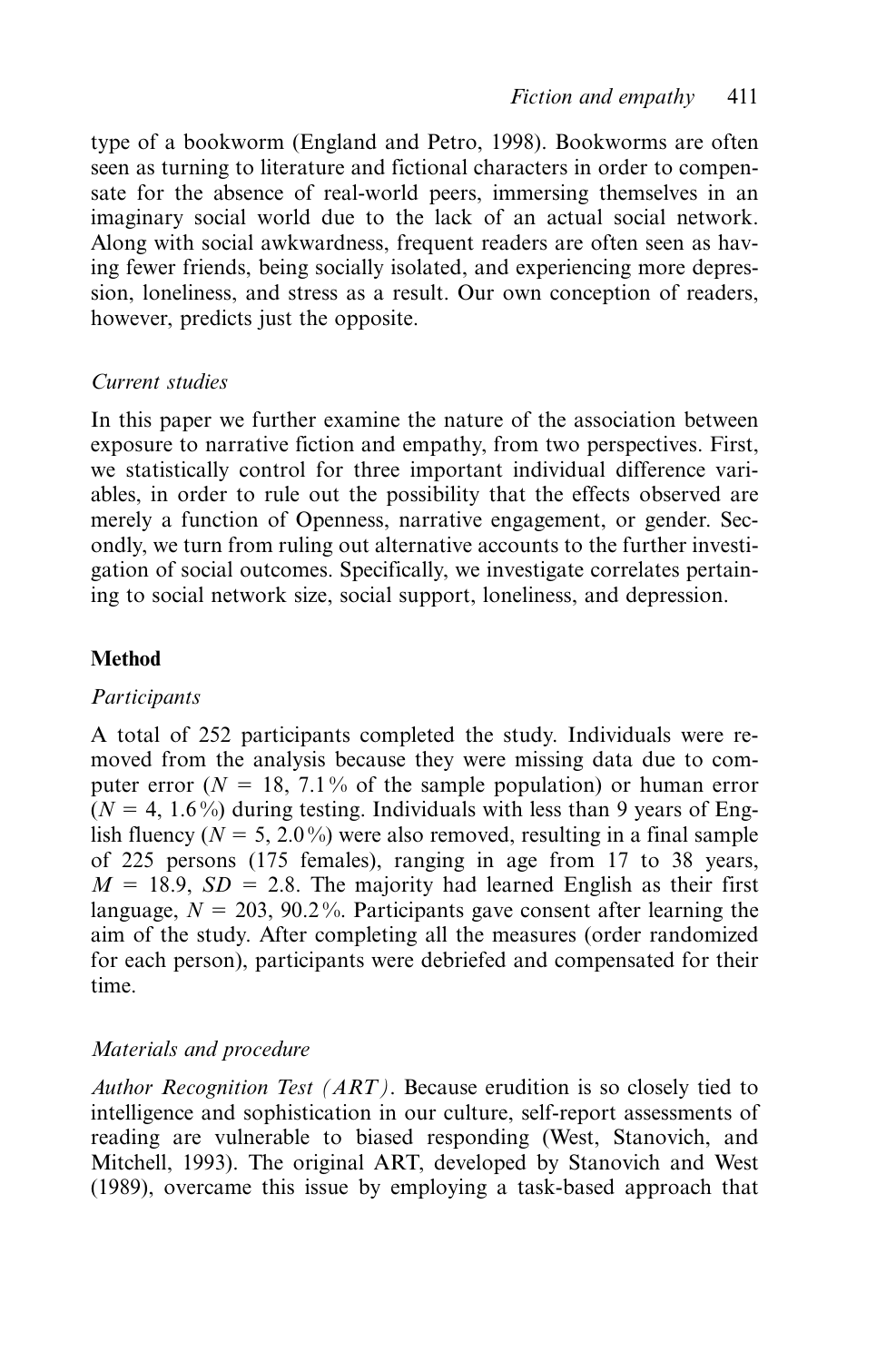relies upon a signal detection logic, allowing for a more objective rather than subjective assessment. Respondents are asked to check off from a list of names those that they recognize as authors. They are explicitly told, however, that a number of the items are fake or foils (i. e., names that are not those of authors), so guessing (or indiscriminate checking) can easily be detected. While this does not provide a direct measure of the amount of reading a person has done, it is a measure of how much exposure to print an individual has had, which has been found to correlate strongly with book-reading and related behaviours (West et al., 1993). Even if participants have not read a specific author, they are likely to have learned about the person by reading reviews, discussing authors they like, or browsing in bookstores and libraries  $-$  all behaviors highly associated with reading itself. Checklist measures of print-exposure have been extensively validated. Scores on the ART are predicted by early reading ability (Cunningham and Stanovich, 1997), and predict actual observed reading behavior (West et al., 1993), reading skills (Stanovich and West, 1989), and acquisition of knowledge controlling for cognitive ability (Stanovich and Cunningham, 1993; West et al., 1993). Versions of the ART checklist have demonstrated better predictive validity than more conventional self-report questionnaires (Allen, Cipielewski and Stanovich, 1992, Sénéchal, LeFevre, Hudson, and Lawson, 1996), and validity equal to daily diary approaches (Allen et al., 1992).

Mar and colleagues (2006) revised the ART, creating the two subscales used in the present study: (1) an assessment of exposure to narrative fiction (50 names, divided into 5 genres, such as thrillers, romance novels, and science fiction), and (2) a measure of exposure to non-narrative expository nonfiction (50 names across 5 genres, including philosophy, business, and science). We also included 40 foils. This version of the ART has been validated, demonstrating better prediction of vocabulary than self-report measures of reading (Mar, Oatley and Peterson, 2008).

*Big Five Inventory (BFI)*. Personality was measured using the Big Five Inventory (BFI; John and Srivastava, 1999), a well-validated 44-item measure of personality based on the Big Five model.

*Self-report measure of fantasy*. The Fantasy subscale of the Interpersonal Reactivity Index (IRI; Davis, 1980) was employed to measure participants' trait tendency to be transported into a narrative. Although the scale author originally conceptualized this subscale as an aspect of empathy, examination of the items reveals that this measure can be more accurately described as an assessment of one's tendency to become immersed in narrative (see Table 1). This measure includes a total of 7 items, and only one item does not directly refer to immersion in narrative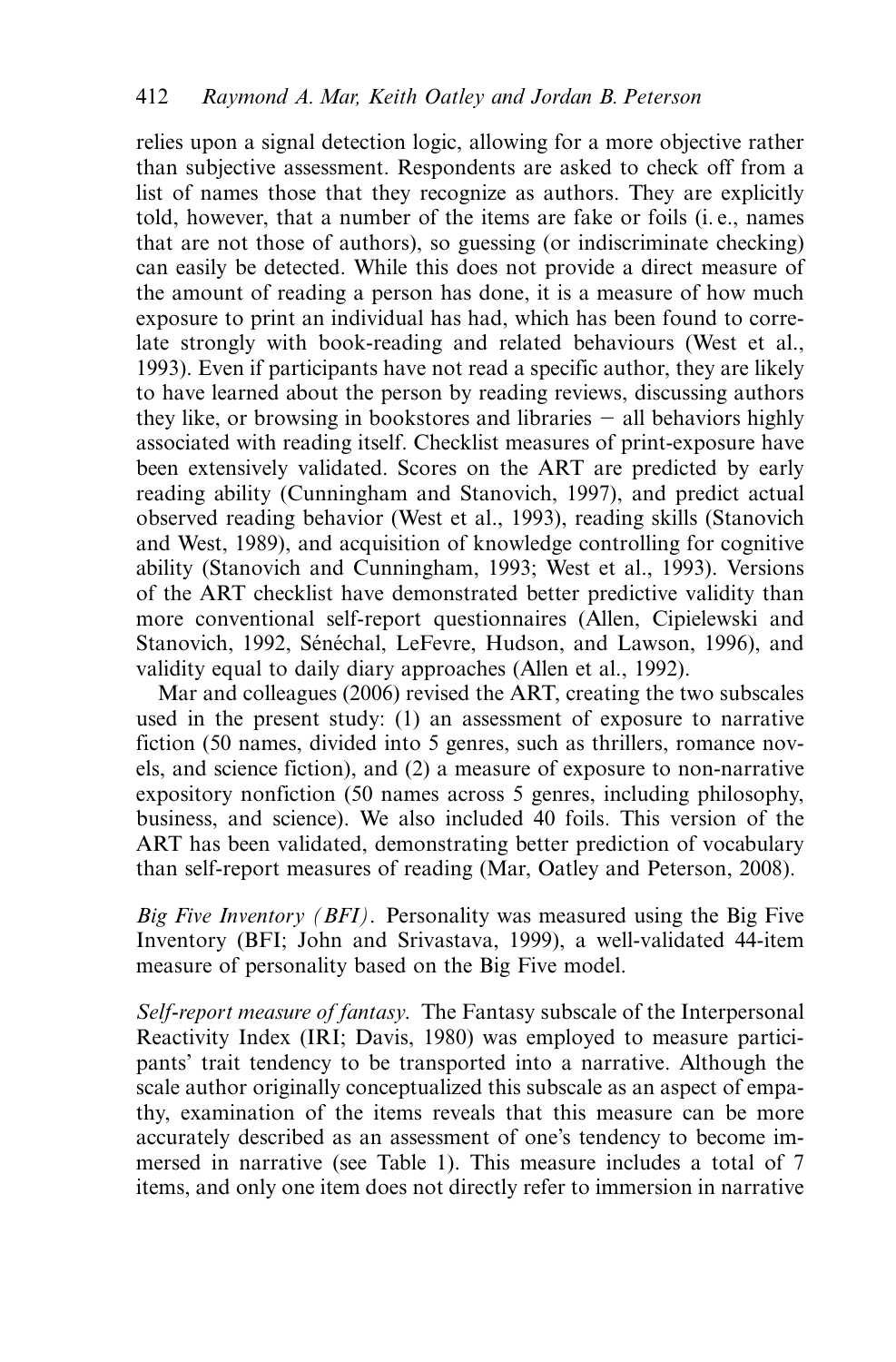| Number         | Item                                                                                                                            |
|----------------|---------------------------------------------------------------------------------------------------------------------------------|
| 1              | I daydream and fantasize, with some regularity, about things that might<br>happen to me. <sup><math>\land</math></sup>          |
| 2              | I really get involved with the feelings of the characters in a novel.                                                           |
| 3              | I am usually objective when I watch a movie or play, and I don't often<br>get completely caught up in it.*                      |
| $\overline{4}$ | Becoming extremely involved in a good book or movie is somewhat rare<br>for me. $*$                                             |
| 5              | After seeing a play or movie, I have felt as though I were one of the<br>characters.                                            |
| 6              | When I watch a good movie, I can very easily put myself in the place of<br>a leading character.                                 |
| 7              | When I am reading an interesting story or novel, I imagine how I would<br>feel if the events in the story were happening to me. |

Table 1. *Items of the IRI Fantasy subscale.*

\* Reverse-coded. ∧ Item 1 was removed from all analyses in this study.

media (item 1). This is also the only item whose removal increases the scale's internal reliability (Chronbach's alpha). Thus, for theoretical and empirical reasons, this item was not included in the current analyses, improving face validity and scale reliability. (The two versions of this subscale are highly correlated, however,  $r = .98$ ,  $p < .05$ .) Respondents rated the degree to which the statements were self-descriptive using a five-point Likert scale. As a trait measure, this scale is distinct from more common state measures of narrative transportation (e. g., Green and Brock, 2000). While another trait measure of transportation exists (Dal Cin, Zanna, and Fong, 2004), the authors were not aware of it at the time of this data collection. Subsequent data from our lab has shown these two scales to be highly correlated,  $r = .62$ ,  $p < .05$ ;  $N = 260$  (unpublished data).

*Mind-in-the-Eyes task (MIE)*. Self-reported social acumen suffers from a variety of limitations. Most notably, respondents are expected to have access to accurate meta-cognitive evaluations of their own social ability. Reporting these assessments without bias motivated by social desirability is a second hurdle to accurate measurement. We thus relied on an objective task-based measure of empathy (an adult measure of theory of mind) for our study. The MIE requires respondents to examine still pictures of actors' eye-regions and choose which of four possible mental states is being represented (Baron-Cohen, Wheelwright, Hill, Raste, and Plumb, 2001). Prior to the task all participants are familiarized with a list of the mental state terms that will be presented, controlling for differ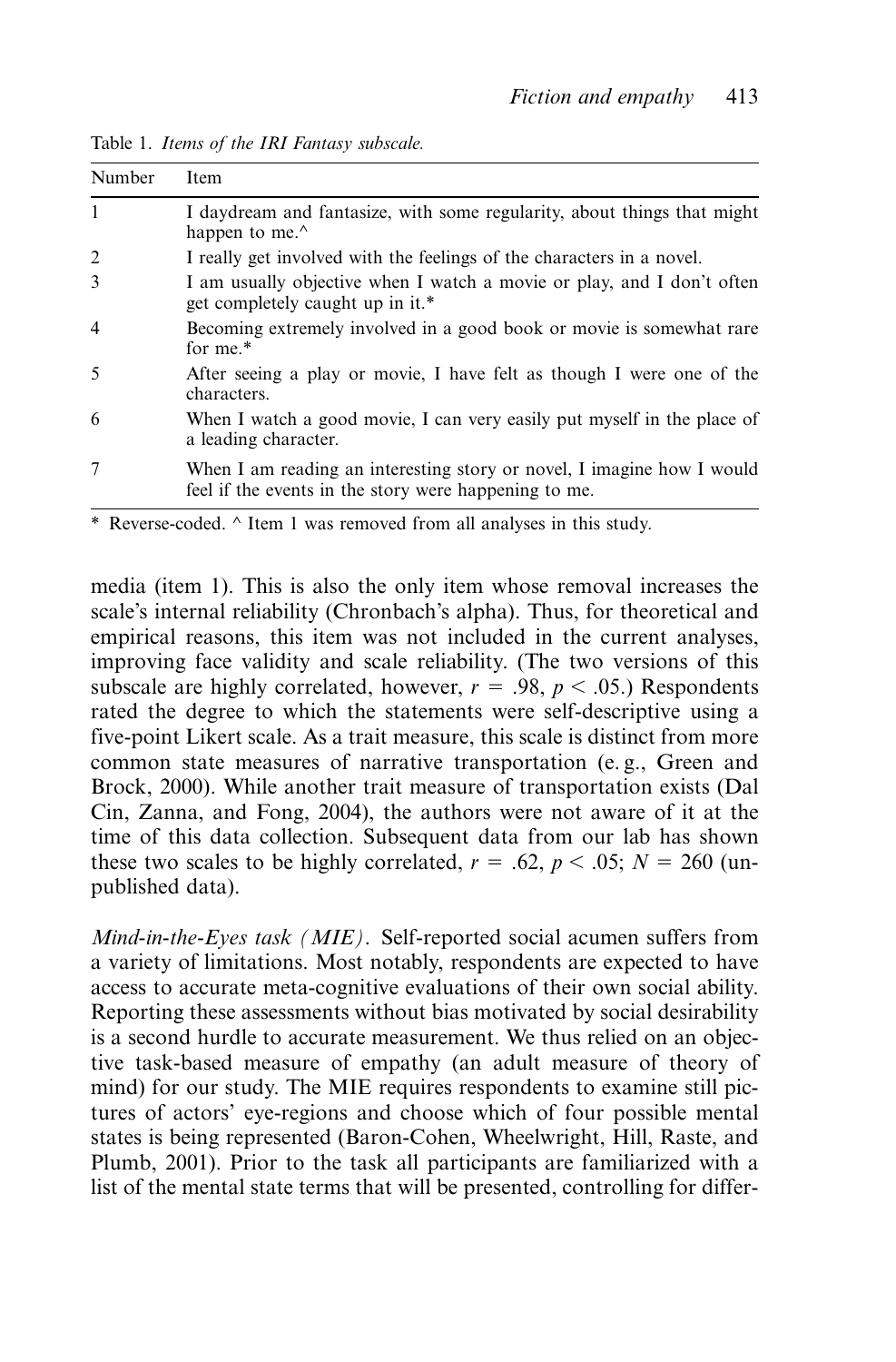ences in vocabulary. This list remains accessible to the individual during testing for their reference. Individuals with autism or Asperger syndrome, who are often characterized by severe social deficits, perform worse on this measure than IQ-matched controls (Baron-Cohen et al., 2001), demonstrating that performance is independent of intelligence. Along parallel lines, in a normal population, performance on this task is negatively correlated with scores on a measure of autism-spectrum disorder symptomatology (Baron-Cohen et al., 2001). Using an earlier version of this test (Baron-Cohen, Jolliffe, Mortimore, and Robertson, 1997), patients with frontal lobe dementia were found to perform worse than both normal controls and patients with Alzheimer's; this dementia group also underperformed on other theory-of-mind tests (Gregory et al., 2002). Lastly, a brain imaging study found that regions previously associated with numerous other mental-inference tasks are activated when normally developing individuals attempt to infer the mental states of the persons depicted in the MIE materials (Platek, Keenan, Gallup Jr., and Mohamed, 2004).

*Social isolation and loneliness*. In order to investigate the social outcomes associated with reading narrative fiction, measures of social network and social support were administered. If readers have better social abilities, we would also expect them perhaps to have a larger social network and perceive more social support. The measures employed to assess these variables included: (1) the Social Network Index (SNI; Cohen, Doyle, Skoner, Rabin, and Gwaltney, 1997) which yields a score for the number of high contact roles a person possesses (of 12 possible), along with a score for the number of people within his or her social network; and (2) the Interpersonal Support Evaluation List-College Version (ISEL; Cohen and Hoberman, 1983), which requires respondents to indicate whether the items are either "Probably True" or "Probably False" in relation to their selves for four subscales: (i) Tangible (perceived availability of material aid), (ii) Appraisal (perceived availability of someone to talk to), (iii) Belonging (perceived availability of people to engage in activities with), and (iv) Self-Esteem (perceived positive sense of self in comparison to others).

Measures of loneliness, stress and depression were also included, to see if readers experience less social isolation. These variables were measured using: (1) the UCLA Loneliness Inventory (UCLA-LI; Russell, 1996), which taps the degree to which someone feels connected to those around him or her, as indicated by their self-reported frequency of certain thoughts or feelings, using a four-point Likert scale; (2) the Perceived Stress Scale (PSS; Cohen, Karmark, and Mermelstein, 1983), which examines stress and coping responses by requiring respondents to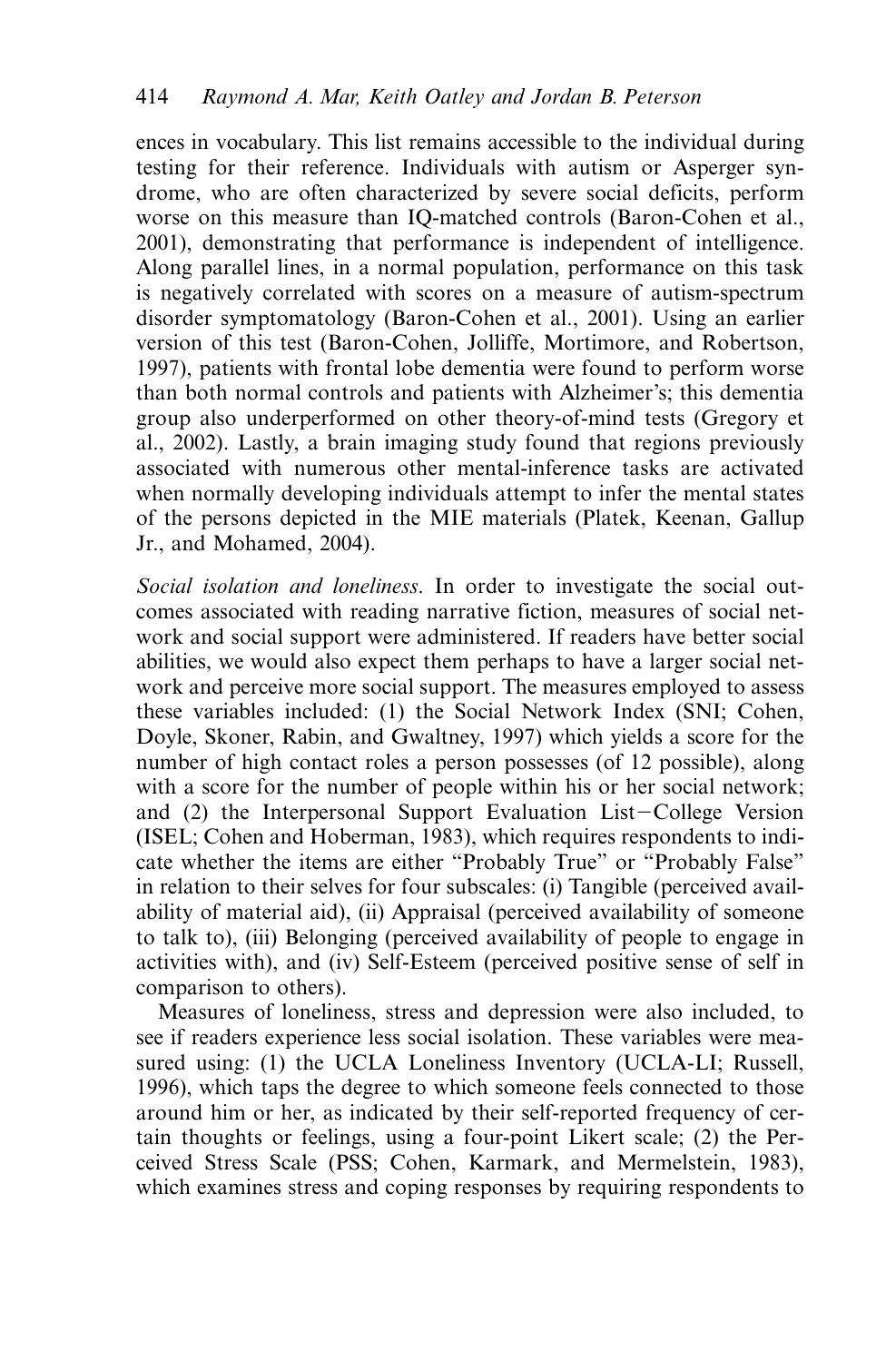indicate the frequency of certain thoughts and emotions using a fivepoint Likert scale; and (3) the Beck Depression Inventory (BDI; Beck, 1988), a widely-used measure of clinical depression, in which each item requires respondents to indicate which of four statements is self-applicable. Because these social outcomes are somewhat distal from social abilities and empathy, the effects involving these variables are expected to be smaller and may even be absent.

#### **Results**

#### *Scale scores and gender differences*

Participants checked very few of the foil items on the ART  $(M = 1.1,$  $SD = 1.9$ , 91.6% of the sample checked three or fewer foils. The reliability for Fiction (Cronbach's  $\alpha$  = .90) and Non-Fiction (Cronbach's  $\alpha$  = .82) in this sample was high. Reliability for the slightly revised Fantasy measure was also high, Cronbach's  $\alpha = .81$ . Reliabilities for the other measures are reported in source articles. For all analyses reported, all *p*s < .05 (two-tailed) unless stated otherwise.

No statistically significant differences in personality were found between the sexes in this sample, all  $ps > .05$ ; Openness:  $M = 3.6$ ,  $SD = .31$ ; Extraversion:  $M = 3.3$ ,  $SD = .73$ ; Agreeableness:  $M = 3.8$ ,  $SD = .57$ ; Conscientiousness:  $M = 3.5$ ,  $SD = .64$ ; Emotional Stability:  $M = 2.9$ ,  $SD = .69$ . However, gender differences were observed on a number of the other variables measured. Males scored lower on fiction print-exposure ( $d = 0.54$ ;  $t = -4.40$ ;  $M_{males} = 4.5$ ,  $M_{females} = 8.2$ ), the social ability task (MIE:  $d = 0.65$ ;  $t = -4.04$ ;  $M_{males} = 25.5$ ,  $M_{females} =$ 27.8), and rated themselves lower on the measure of narrative engagement, IRI Fantasy:  $d = 0.40$ ;  $t = -2.47$ ;  $M_{males} = 3.5$ ,  $M_{females} = 3.8$ . With respect to self-reported stress and social support, males scored lower on only one measure, seeing themselves as less likely than females to have someone to talk to, ISE Appraisal:  $d = 0.58$ ;  $t = -3.14$ ;  $M_{males} =$ 8.2,  $M_{females} = 9.8$ . Gender was thus covaried out for all of the following analyses, except in those cases where separate analyses were conducted for males and females.

#### *Raw correlations between print-exposure and social ability*

The number of foils checked by each participant was subtracted from the number of valid names recognized on the ART, to form corrected indices of exposure to narrative fiction and expository non-fiction. Pearson correlations were then calculated between these scores and the social ability measure, for the total sample and for each gender (see Table 2).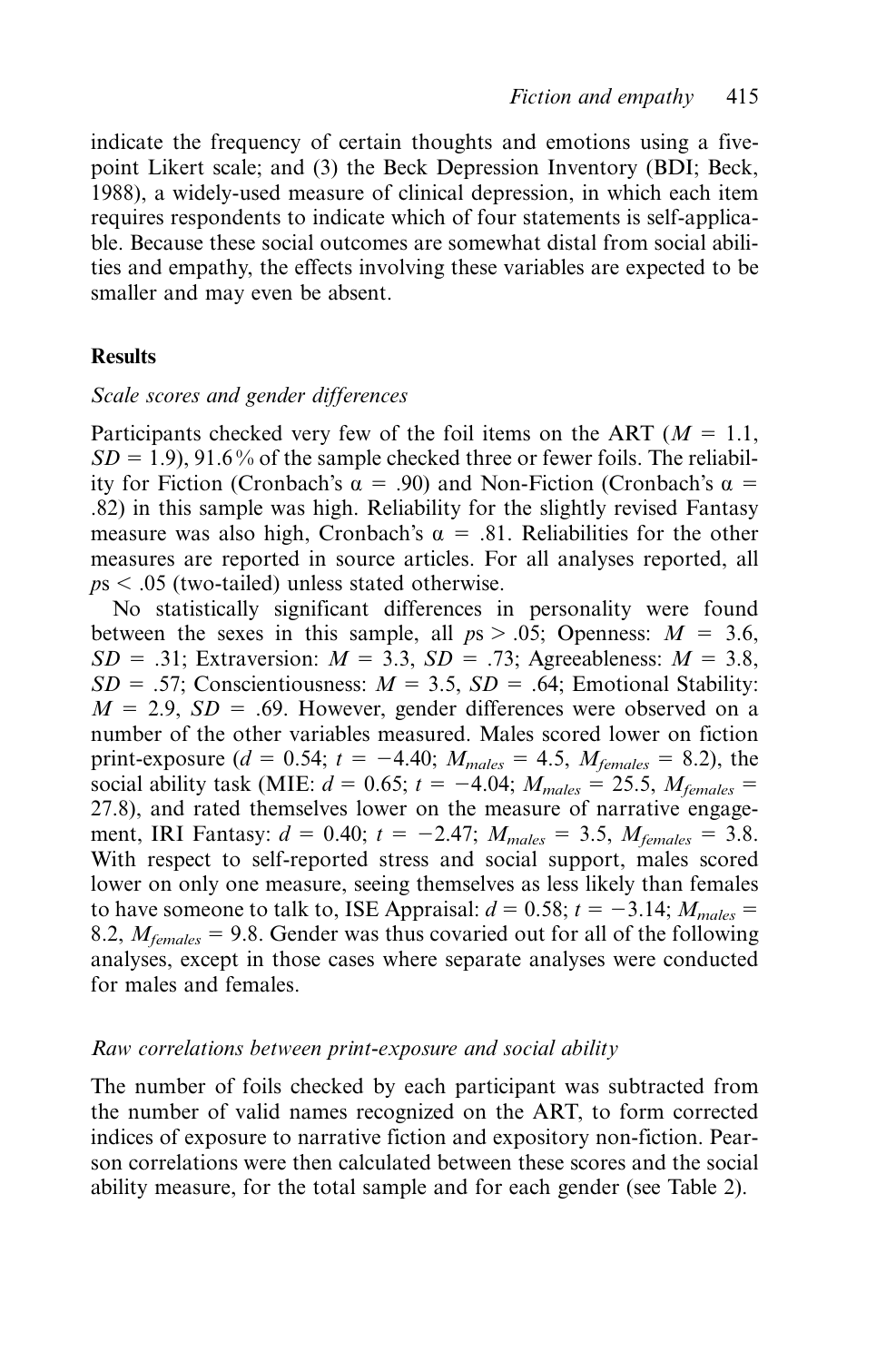|               | <b>ART-NF</b> | MIE    | IRI-FS    | <b>BFI-O</b> | BFI-C    | BFI-E                      | BFI-A             | <b>BFI-ES</b> |
|---------------|---------------|--------|-----------|--------------|----------|----------------------------|-------------------|---------------|
| <b>ART-FC</b> | $.60*$        | $.21*$ | $.17*$    | $.22*$       | .09      | $-.04$                     | $-.07$            | .02           |
|               | $.64*$        | $.16*$ | .09       | $.24*$       | .06      | $-.07$                     | $-.06$            | .05           |
|               | $(.50*)$      | (.15)  | $(.42^*)$ | (.14)        | (.09)    | $(-.14)$                   | $(-.22)$          | (.01)         |
| <b>ART-NF</b> |               | .08    | .04       | $.20*$       | .09      | $-.02 - .05$               |                   | $-.01$        |
|               |               | .09    | .01       | $.24*$       | .11      | $-.02$                     | $-.02$            | .01           |
|               |               | (.05)  | (.20)     | (.06)        | (.01)    |                            | $(-.05)$ $(-.14)$ | $(-.06)$      |
| <b>MIE</b>    |               |        | $.21*$    | $.15*$       | $-.02$   | $-.03 - .04$               |                   | $-.14*$       |
|               |               |        | $.17*$    | $.17*$       | $-.01$   | $-.02 - .03$               |                   | $-.10$        |
|               |               |        | (.20)     | (.08)        |          | $(-.14)$ $(-.22)$ $(-.13)$ |                   | $(-.17)$      |
| IRI-FS        |               |        |           | $.26*$       | $-.04$   | .09                        | .06               | $-.07$        |
|               |               |        |           | $.27*$       | $-.04$   | .07                        | $.08\,$           | $-.03$        |
|               |               |        |           | (.24)        | $(-.08)$ | (.13)                      | $(-.05)$          | $(-.10)$      |
| <b>BFI-O</b>  |               |        |           |              | .10      | $.16*$                     | .01               | .13           |
|               |               |        |           |              | .08      | $.17*$                     | .01               | .13           |
|               |               |        |           |              | (.16)    | (.10)                      | (.02)             | (.11)         |
| <b>BFI-C</b>  |               |        |           |              |          | $.17*$                     | $.28*$            | $.27*$        |
|               |               |        |           |              |          | .13                        | $.26*$            | $.19*$        |
|               |               |        |           |              |          | $(.31*)$                   | $(.34*)$          | $(.62*)$      |
| BFI-E         |               |        |           |              |          |                            | .08               | $.31*$        |
|               |               |        |           |              |          |                            | .10               | $.32*$        |
|               |               |        |           |              |          |                            | $(-.03)$          | $(.38*)$      |
| <b>BFI-A</b>  |               |        |           |              |          |                            |                   | $.34*$        |
|               |               |        |           |              |          |                            |                   | $.34*$        |
|               |               |        |           |              |          |                            |                   | $(.37*)$      |

Table 2. *Inter-scale correlations for measures of print-exposure and social ability by gender.*

*Notes:*  $* p < .05$ . ART-FC = ART Fiction, ART-NF = ART Nonfiction, IRI-FS = IRI Fantasy, BFI-O = Openness, BFI-C = Conscientiousness, BFI-E = Extraversion,  $BFI-A = \text{Agreeableness}, \text{BFI-ES} = \text{Emotional Stability}.$  Numbers in bold represent the entire sample. Coefficients not in bold are for females only  $(N = 175)$ . Coefficients for males reported in parentheses  $(N = 50)$ .

*Full sample.* Although exposure to narrative fiction and expository nonfiction were highly correlated, Fiction was associated with the empathy task (the MIE), whereas Nonfiction was not. This difference in association was statistically significant,  $t(222) = 2.22$ . Moreover, the magnitude of this association was not trivial, falling as it does within the middle third of all effect-sizes observed in psychology, for measures that employ different methods (Hemphill, 2003).

In line with the findings of our pilot work<sup>1</sup>, trait Openness was the only personality factor associated with fiction print-exposure. Performance on the MIE task was also correlated with Openness, making this trait the most important personality factor to control for statistically, in order to rule out the possibility that trait personality is responsible for the association observed between exposure to narrative fiction and social ability.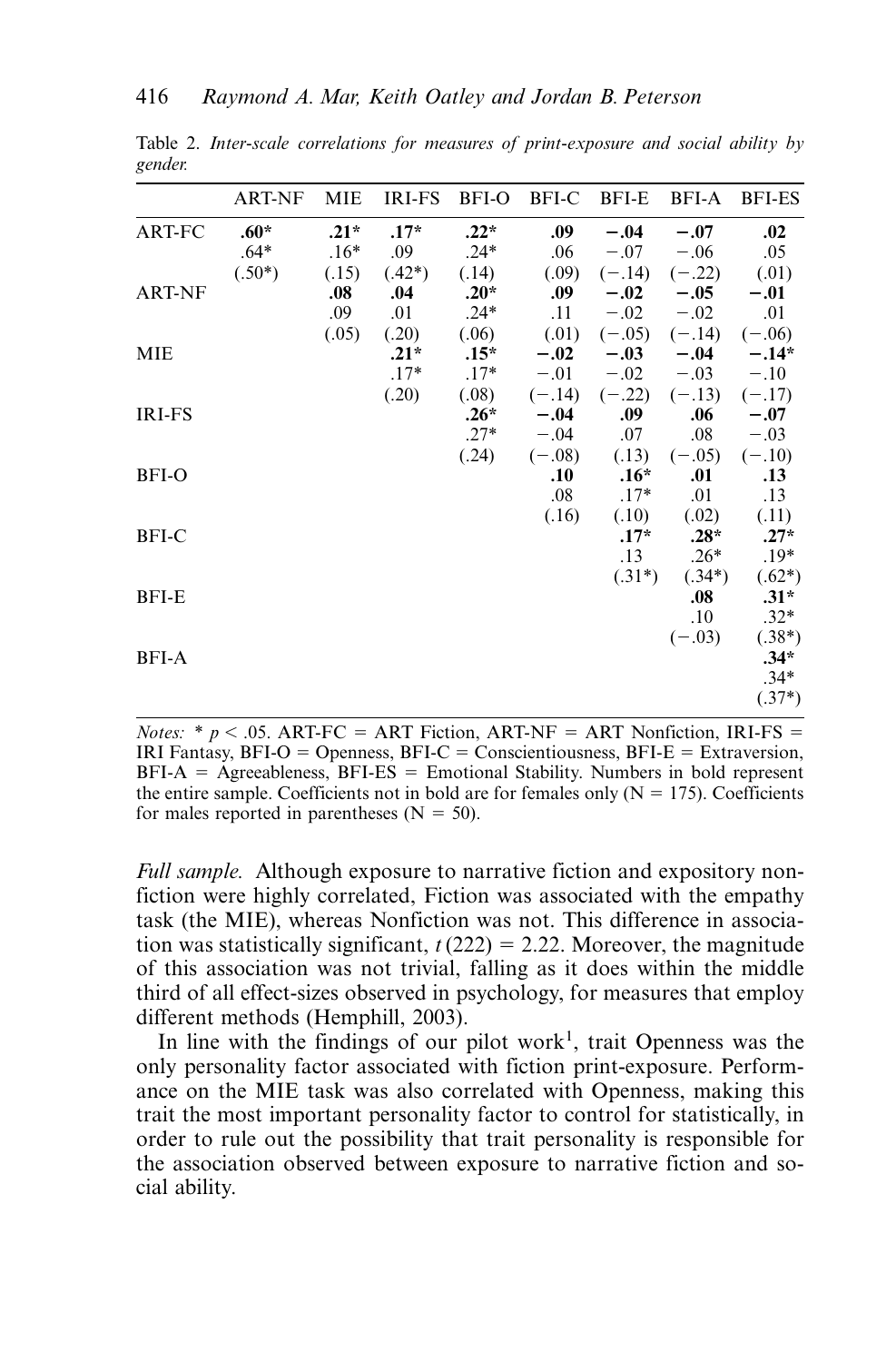IRI Fantasy was also correlated with the empathy task, indicating that individuals who find themselves more easily drawn into narratives perform better than others when asked to infer the mental states of target individuals. Since Fantasy was also related to exposure to narrative fiction, it also appears to be an important individual difference variable to control for.

*Gender differences*. Correlation magnitudes between males and females in this sample were tested for statistically significant differences (Steiger, 1980). A tendency toward narrative engagement predicted exposure to narrative fiction to a greater degree in males relative to females,  $r_{\text{diff}} =$ .33,  $Z = -2.17$ . It thus appears that an ability to see oneself in a story and simulate the experiences described is more important for predicting the reading behavior of men than women. This may explain the gender difference in reading behavior between the sexes (Statistics Canada, 1998), or it may simply be a reflection of cultural expectations. Perhaps young children are acculturated with the idea that reading is an appropriate activity for females but less so for males, and only a strong natural imaginative tendency can overcome these implicit messages for males.

# *Association between print-exposure and empathy: Ruling out the role of individual differences*

In order to rule out the possibility that the association between exposure to narrative fiction and empathy can be explained by individual differences, we conducted a hierarchical linear regression predicting MIE scores, with control variables entered in the first block and exposure to narrative fiction entered in the second block. First, a composite variable averaging age and years of English fluency was created, due to their high correlation  $(r = .86)$  and concerns regarding multicollinearity. This variable, along with gender, Openness, and IRI Fantasy scores were entered in the first block, and ART-Fiction entered in the second block. The results of this analysis are presented in Table 3.

In the first block, gender and Fantasy scores were both unique predictors of performance on the MIE task. When fiction print-exposure was entered into the second block, it was identified as a unique predictor, and the addition of this variable yielded a statistically significant increase in variance accounted for by the model,  $F(1, 219) = 3.94$ . In this model, gender remained a unique predictor, with Fantasy just failing to attain statistical significance ( $p = .06$ ). Thus, exposure to narrative fiction predicts performance on an empathy task, controlling for age, gender, English fluency, trait Openness, and tendency to become immersed in fiction.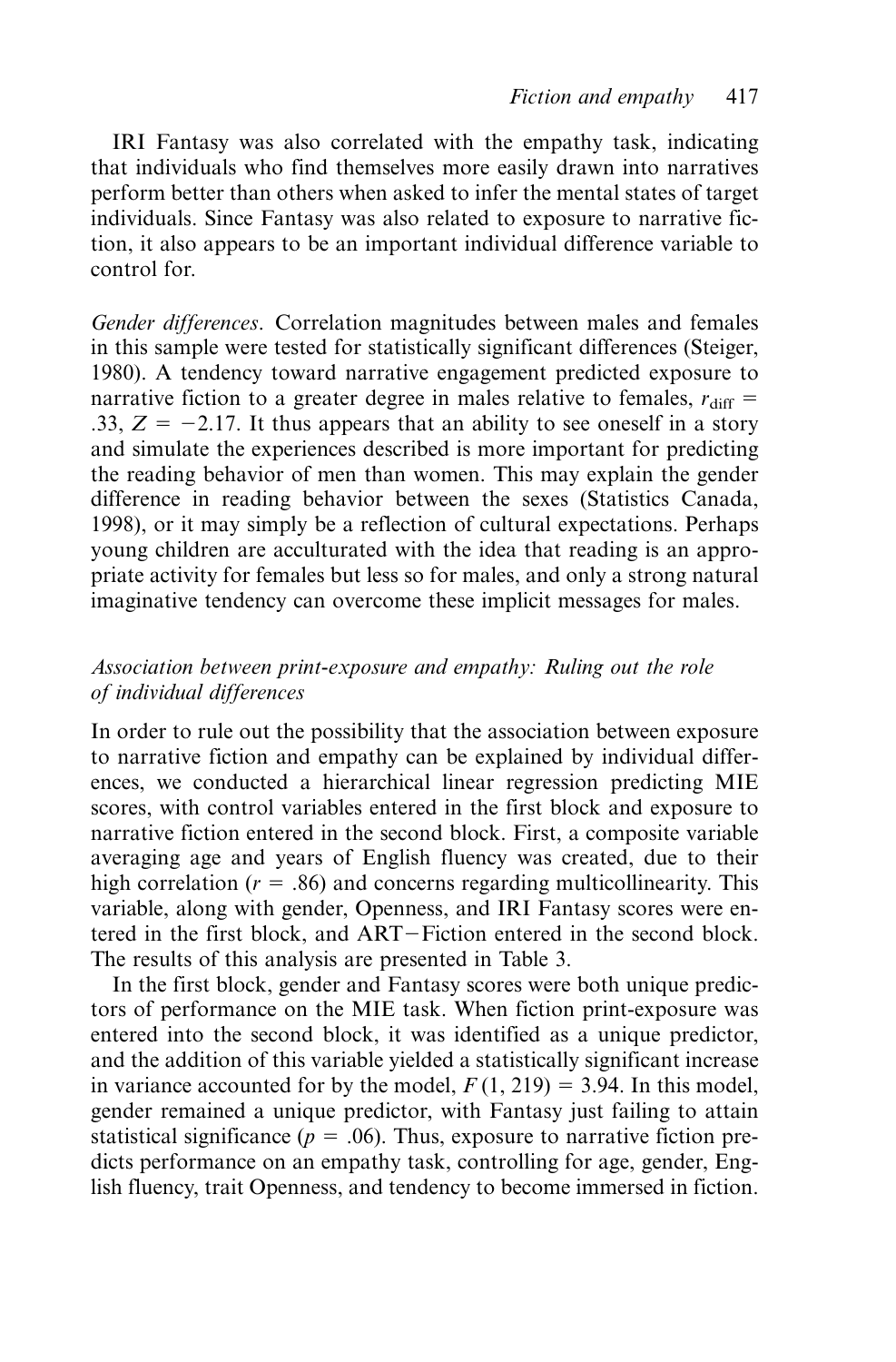|                     | Variable        | B      | SE  | β      | t       |
|---------------------|-----------------|--------|-----|--------|---------|
| Model 1             | Gender          | 2.08   | .57 | .24    | $3.67*$ |
| $R^2 = .11$         | Fantasy         | .64    | .30 | .14    | $2.10*$ |
| $F(4, 220) = 6.82*$ | <b>Openness</b> | .69    | .41 | .11    | 1.71    |
|                     | AgeFluency      | $-.08$ | .08 | $-.06$ | $-.97$  |
| Model 2             | Fiction         | .07    | .04 | .14    | 1.99*   |
| $R^2 = .13$         | Gender          | 1.8    | .58 | .21    | $3.11*$ |
| $F(5, 219) = 6.31*$ | Fantasy         | .58    | .30 | .13    | 1.93    |
|                     | Openness        | .56    | .41 | .09    | 1.37    |
|                     | AgeFluency      | $-.11$ | .08 | $-.09$ | $-1.39$ |
|                     |                 |        |     |        |         |

Table 3. *Regression showing prediction of MIE scores by fiction print-exposure, controlling for gender, age, years of English fluency, trait Openness, and tendency to become immersed in fiction.*

 $*$  *p* < .05

## *Exposure to fiction or nonfiction, social support, loneliness, and stress*

In order to examine whether individuals who read more see themselves as having a larger social network and experiencing less negative affect as a result, correlations between lifetime exposure to fiction or nonfiction texts and the various measures of support and stress were calculated. Because some of these variables violated the normality assumption required for the calculation of a Pearson correlation coefficient (i. e., ISE Tangible, ISE Appraisal, and the BDI), a nonparametric statistic (Spearman's rho) was employed to examine these associations. Table 4 presents the results of this analysis for both the total sample, and for the two genders.

*Full sample*. More frequent readers did not report fewer or more individuals in their social network, nor did they report fewer or more highcontact social roles. Exposure to nonfiction, however, was negatively related to the measure of self-perceived belongingness (ISE Belonging) whereas exposure to fiction was unrelated, and this difference was almost statistically significant (Steiger, 1980),  $t(222) = 1.92$ ,  $p = .06$ . Nonfiction was also positively related to self-reported loneliness (UCLA), whereas fiction was not related, and this difference was statistically significant,  $t(222) = 2.54<sup>2</sup>$ . In contrast, those who were exposed to more narrative fiction saw themselves as having more people available to talk to (higher scores on ISE Appraisal), and those exposed to more nonfiction exhibited no such relation,  $t(222) = 2.22$ . The general picture, then, is that there is no evidence that frequent reading has any substantial impact on social support and associated loneliness or depression. Tentatively, it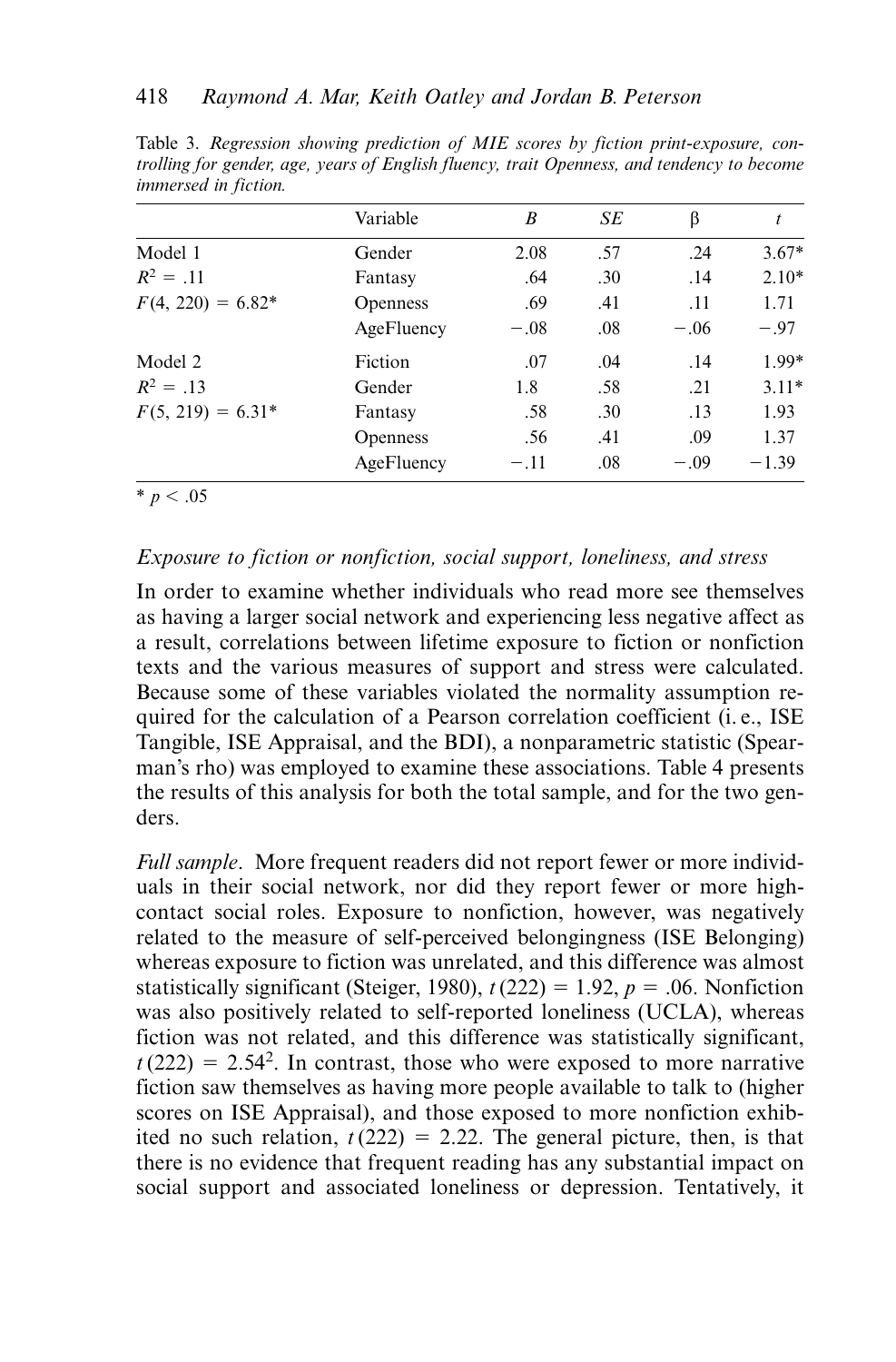|                     |            |                             |                                                                                                  |                                        |                                                      |                                                     |                            |                                   | Table 4. Inter-scale correlations (Spearman's rho) for measures of print-exposure, social support, loneliness and stress.                        |                                                                                                     |                                                                    |
|---------------------|------------|-----------------------------|--------------------------------------------------------------------------------------------------|----------------------------------------|------------------------------------------------------|-----------------------------------------------------|----------------------------|-----------------------------------|--------------------------------------------------------------------------------------------------------------------------------------------------|-----------------------------------------------------------------------------------------------------|--------------------------------------------------------------------|
|                     |            | Print Exposure              | Social:                                                                                          | support                                |                                                      |                                                     |                            |                                   | Loneliness                                                                                                                                       | Stress                                                                                              |                                                                    |
|                     | ART-<br>FC | ART-<br>NE                  | role<br><b>SNI</b>                                                                               | number<br><b>SNI</b>                   | tangible<br>ISE                                      | ISE                                                 | belonging appraisal<br>ISE | $\frac{\text{S}}{\text{S}}$       | UCLA                                                                                                                                             | ПŒ                                                                                                  | PSS                                                                |
| ART-FC              |            | $(45*)$<br>$\frac{48}{51*}$ | $\mathbf{\hat{s}}$ ອີງ                                                                           | (13)<br>$\ddot{13}$<br>$\overline{13}$ |                                                      | $-0$<br>=਼<br>−                                     | $\ddot{5}$                 | $(-02)$<br>$\ddot{a}$             | इ.अधु                                                                                                                                            | $(-.02)$<br>$-12$<br>$\frac{80}{1}$                                                                 | $-16*$<br>$-66$<br>$\frac{1}{1}$                                   |
| <b>ART-NF</b>       |            |                             | Ŕ.                                                                                               | 0 <sub>5</sub><br>$\tilde{a}$          | 33035                                                | $-11*$<br>$-14*$<br>$(-.13)$                        | $-0.2$<br>$-0.1$           |                                   | $\ddot{21}^*$<br>$\sum_{i=1}^{4}$                                                                                                                |                                                                                                     |                                                                    |
| role<br>ΣŠ          |            |                             | $(-.23)$                                                                                         | $59*$<br>(50)                          | $\begin{array}{c} 6 \\ 3 \\ 4 \\ 5 \\ 6 \end{array}$ | $\begin{array}{c} -23 \\ -24 \\ -25 \\ \end{array}$ | $-0.5$<br>$-1.2$           |                                   | $-22*$<br>$-21*$<br>(27)                                                                                                                         | 33.573                                                                                              | $\begin{array}{c} 38 \\ 0.6 \\ -1.6 \\ -1.6 \\ \hline \end{array}$ |
| number<br><b>NS</b> |            |                             |                                                                                                  | $(.66*)$                               | $\ddot{30}^*$<br>$33*$<br>(20)                       | $\ddot{ }$ .46*                                     | $.28*$<br>$.28*$<br>(27)   |                                   | $(-.29*)$<br>$-31*$<br>$-.34*$                                                                                                                   | $-21*$<br>$(-.13)$                                                                                  |                                                                    |
| tangible<br>ISE     |            |                             |                                                                                                  |                                        |                                                      | ົ້າ ອີ <b>້</b><br>$49*$                            | $32*$<br>$30*$<br>$77*$    |                                   | $(-19)$<br>$-33*$<br>$-0.29*$                                                                                                                    | $\begin{array}{r} -18^* \\ -28^* \\ -20^* \\ -17^* \\ -15^* \\ -35^* \\ -35^* \\ -35^* \end{array}$ |                                                                    |
| belonging<br>ISE    |            |                             |                                                                                                  |                                        |                                                      | $(31*)$                                             | $(.35*)$<br>$42*$<br>$39*$ | $(.36^{*})$<br>42*<br>$42*$       | $(-47*)$<br>$-58*$<br>$-.58*$                                                                                                                    |                                                                                                     |                                                                    |
| appraisal<br>ISE    |            |                             |                                                                                                  |                                        |                                                      |                                                     | $(49*)$                    | $(47*)$<br>$.3*$<br>$78*$<br>(13) | $(-.59*)$<br>$-47*$<br>$-44$                                                                                                                     | $(-.50*)$<br>$-27*$<br>$-.28*$                                                                      | $-44$                                                              |
| Self-esteem<br>ISE  |            |                             |                                                                                                  |                                        |                                                      |                                                     |                            |                                   | $(-.55*)$<br>$-52*$<br>$-.52*$                                                                                                                   | $(-.53*)$<br>$-49*$<br>$-47$                                                                        |                                                                    |
| UCLA                |            |                             |                                                                                                  |                                        |                                                      |                                                     |                            |                                   | $(-54*)$                                                                                                                                         | $(-.53*)$<br>$.55*$<br>$.52*$                                                                       | $-4\frac{3}{5}$<br>$-45\frac{1}{5}$<br>5.<br>$49*$                 |
| EQ                  |            |                             |                                                                                                  |                                        |                                                      |                                                     |                            |                                   |                                                                                                                                                  | $(.69*)$                                                                                            | $(.62*)$<br>$(67*)$<br>$69*$<br>$.68*$                             |
|                     |            |                             | are for females only ( $N = 175$ ). Coefficients for males reported in parentheses ( $N = 50$ ). |                                        |                                                      |                                                     |                            |                                   | <i>Notes:</i> * $p < .05$ . ART-FC = ART Fiction, ART-NF = ART Nonfiction. Numbers in bold represent the entire sample. Coefficients not in bold |                                                                                                     |                                                                    |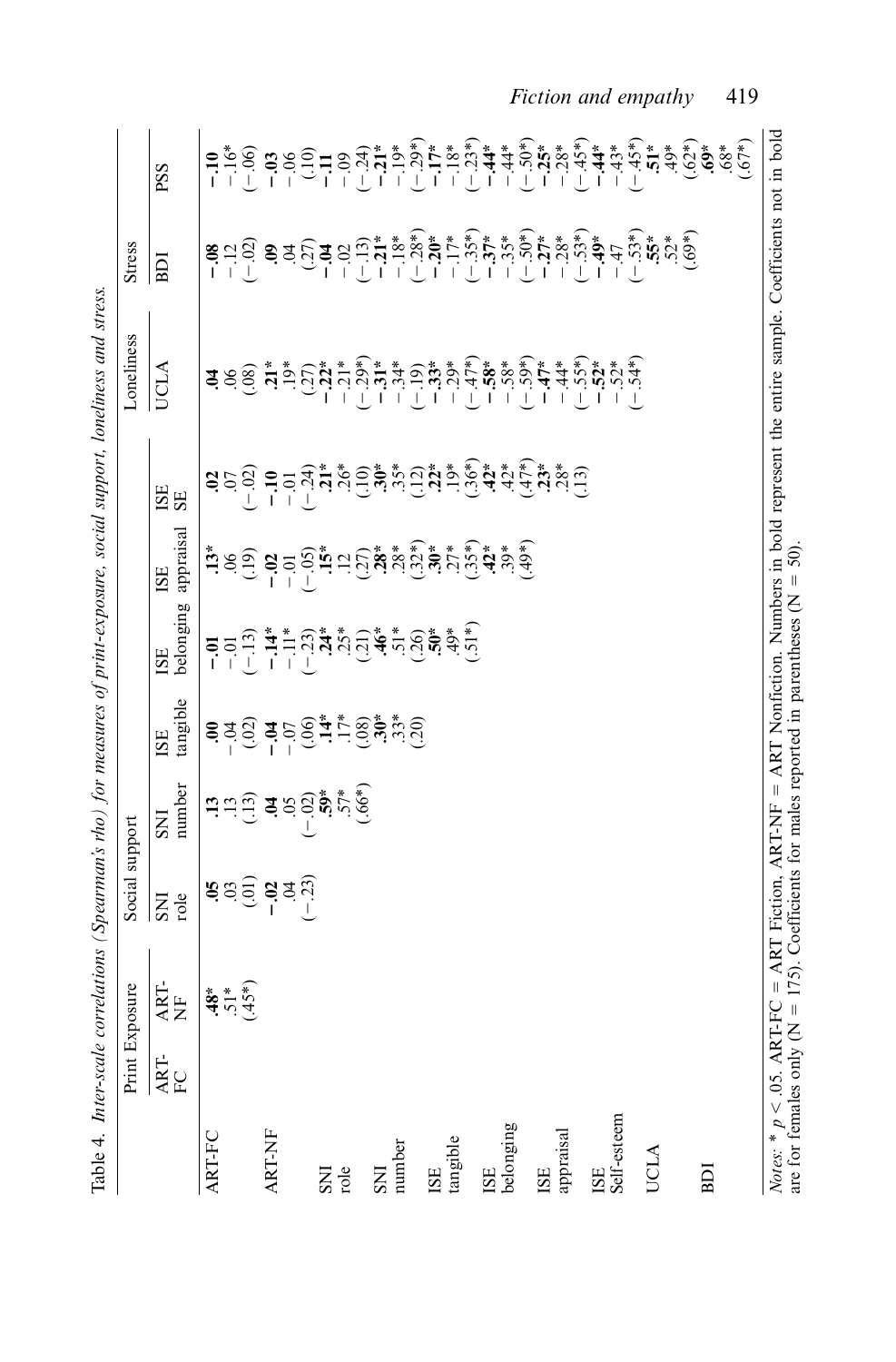might be said that there appears to be some positive association between exposure to narrative fiction and more social support, and a negative association for exposure to nonfiction. In light of the social measures for which no association was found, however, this interpretation should be viewed with caution.

*Gender differences*. As before, differences between males and females for these associations were examined for statistical significance (Steiger, 1980). For males, exposure to nonfiction was negatively correlated with the number of high contact roles. This was not the case for females,  $|\rho_{\text{diff}}| = .27$ ,  $Z = 1.67$ ,  $p = .05$ . Nonfiction was also more negatively associated with self-esteem and more positively correlated with depression for males relative to females, although these differences just failed to reach threshold for statistical significance, ISE Self-esteem:  $|\rho_{\text{diff}}|$  = .23,  $Z = 1.43$ ,  $p = .08$ ; BDI:  $|\rho_{\text{diff}}| = .23$ ,  $Z = 1.44$ ,  $p = .08$ .

Exposure to expository nonfiction thus appears to be a stronger predictor of negative social outcomes for males relative to females. The causal direction of this association, of course, cannot be determined. Males who feel depressed, have low self-esteem, and have fewer friends whom they see often, may seek solace in nonfiction texts or their avid interest in nonfiction may exclude them socially, resulting in negative affect and lower self-esteem.

# **Discussion**

The previous finding by Mar and colleagues (2006), of an association between reading fiction and levels of empathy, might be explained by a number of possible theories. One possibility is that fiction readers simply have particular personality traits that also make them more empathetic. In order to rule out the possibility that trait personality could be responsible for the association between narrative fiction and social ability, we set out to find the individual differences most highly correlated with fiction reading. In pilot studies and the extant literature we found that narrative fiction reading is related to the Big Five trait of Openness to Experience, but not consistently with any other trait<sup>1</sup>. In this study we attempted to rule out the possibility that this trait can explain the relation between fiction reading and empathy. We also set out to account for a more specific individual difference, the tendency to feel transported into the world of a narrative, as well as gender. Hierarchical linear regressions demonstrated that fiction print-exposure predicts performance on an empathy task, even after gender, age, English fluency, trait Openness, and trait Fantasy are statistically controlled. This finding helps to rule out the possibility that mere individual differences are responsible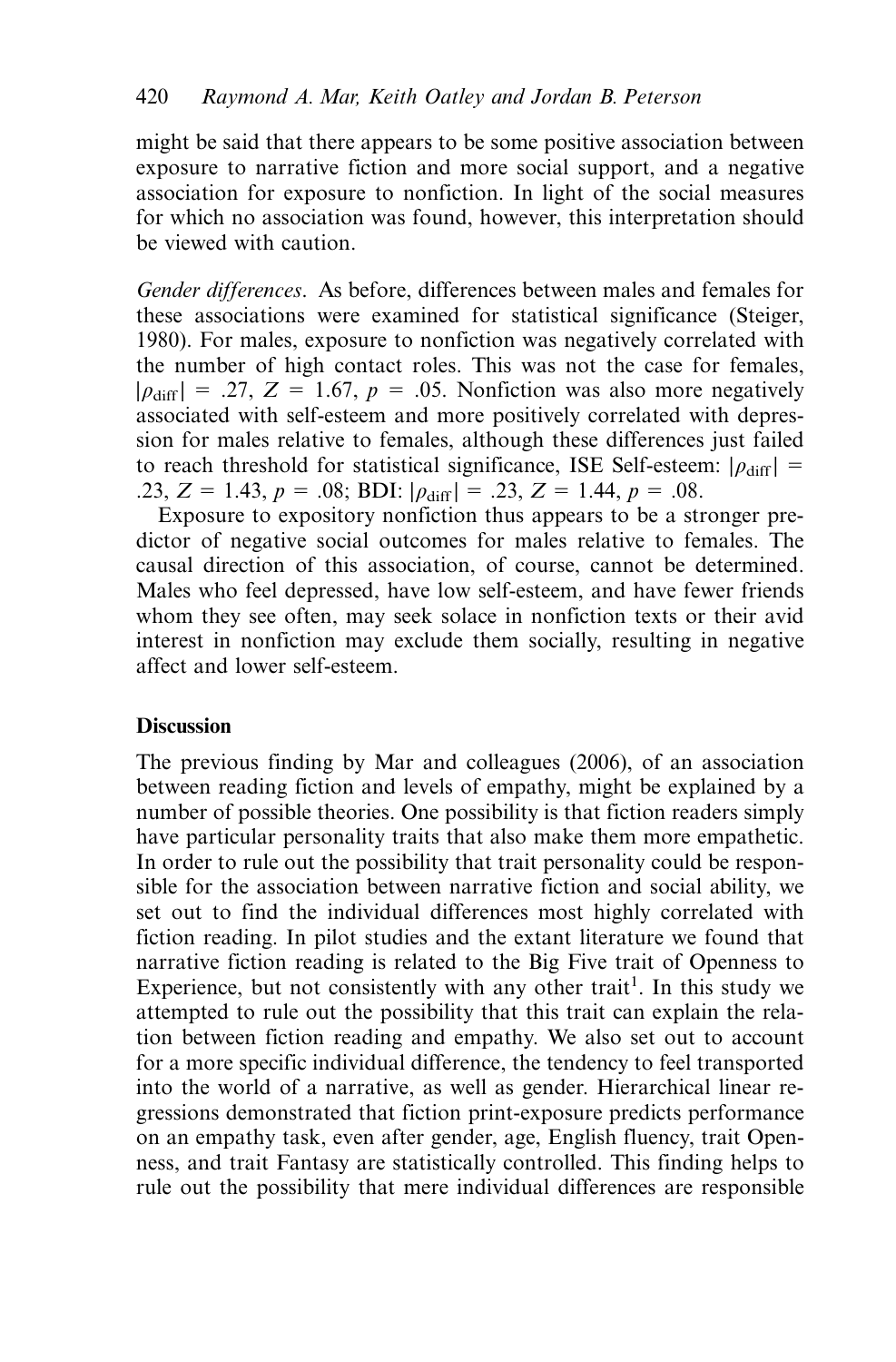for the observed association between fiction exposure and empathy. Our confidence in this assertion has increased further in light of our previous work, which ruled out the potential role of intelligence and non-fiction reading (Mar et al., 2006). Also in this study, the social life of frequent readers was explored, moving beyond empathy to other social variables such as loneliness and social network size. Nonfiction was positively associated with loneliness and negatively related to belongingness, whereas fiction was related to self-perceived availability of confidants. Moreover, the association between exposure to nonfiction and loneliness should not be considered trivial, as it is equivalent to the median effectsize for studies in personality (Fraley and Marks, 2007). Overall, however, there were no consistent associations with social network, depression, and perceived stress.

# *Ruling out Big Five personality*

The data from this study show that it is not merely the case that individuals who are more open to experience tend to enjoy fiction more and also perform better on tests of empathy. Examining the role of trait personality is an important step in any research program, and in doing so, we have ruled out one major possible explanation for the positive relation between narrative fiction and empathy. Across the previous study (Mar et al., 2006) and the current one, we have taken a conservative approach, by looking at the incremental prediction of exposure to narrative fiction beyond numerous individual difference variables, increasing our confidence in the reliability and robustness of this association.

## *Narrative transportation and empathy*

The self-reported tendency to become highly absorbed in fictional products such as literature and movies is related to both empathy and narrative fiction print-exposure. In our hierarchical regression, trait Fantasy was an independent predictor of empathy ability, controlling for a variety of individual difference variables including one's exposure to narrative fiction.

It seems that a ready capacity to project oneself into a story may assist in projecting oneself into another's mind in order to infer their mental states. It has recently been observed that a very similar pattern of brain activity underlies such diverse cognitive processes as autobiographical memory, future-thinking, spatial navigation and mental inferencing, and that this network may represent self-projection (Buckner and Carroll, 2007; Spreng, Mar, and Kim, 2009). This network also appears to be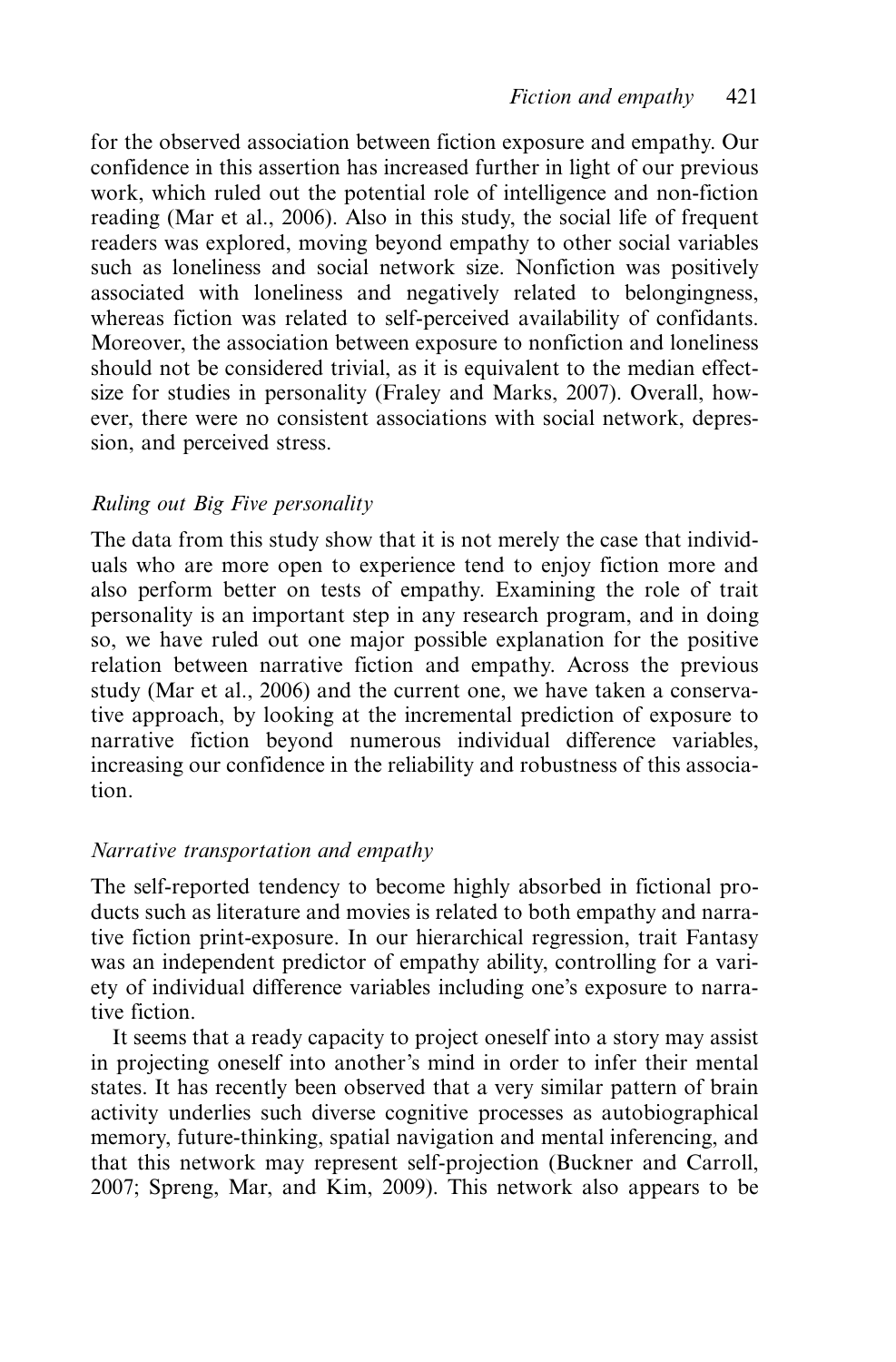important for story comprehension (Mar, 2004; Ferstl, Neumann, Bogler, and von Cramon, 2008), indicating that a single process, perhaps self-projection, could support both mental inferencing and story comprehension. In children, imaginative abilities are related to the development of social comprehension (Taylor and Carlson, 1997), and in adults this capacity to really empathize with fiction appears to explain, in part, why fiction-reading habits relate to social skills.

Of course, the precise role of this individual difference variable has yet to be determined. Reading could improve our tendency to "get into" stories, and also understand others. Or, those who are naturally more inclined to feel transported by fiction, may read more and thus become better at understanding others. The fact that this prediction was demonstrated in a multiple regression model that included Openness is particularly interesting, as it demonstrates that the construct of narrative transportation or fantasy is something unique from what is captured by this trait.

#### *The social world of readers*

The stereotype of a bookworm as socially awkward and lonely was further challenged by the data in this study, which provided convergent evidence to bolster our findings regarding empathic abilities. Frequent readers do not report smaller social networks or more loneliness and stress. What we observed was another separation between exposure to narrative fiction and expository nonfiction. Reading narrative fiction was associated with more social support and reading expository nonfiction was related to less social support and more stress. This finding must be interpreted cautiously, however, in light of the fact that these relations were not consistent across measures of social support. An interesting gender difference also emerged, in that exposure to expository nonfiction was more associated with negative outcomes (less social support, lower self-esteem and more depression) in males than in females.

Because we measured perceived social support rather than objective social support, some interesting possibilities emerge for explaining why individuals exposed to more narrative fiction feel they have more people available to speak to. Perhaps these individuals are drawing support from the fictional characters that they encounter in novels, engaging in a form of parasocial relationship. A desire for social contact may motivate anthropomorphization, or the tendency to see fictional characters as possessing agency and personality (Epley, Waytz and Cacciopo, 2007). Research has demonstrated that favourite television characters can influence us in a manner similar to real peers, particularly if they are seen as "real" (Gardner and Knowles, 2008). Findings that people who are feel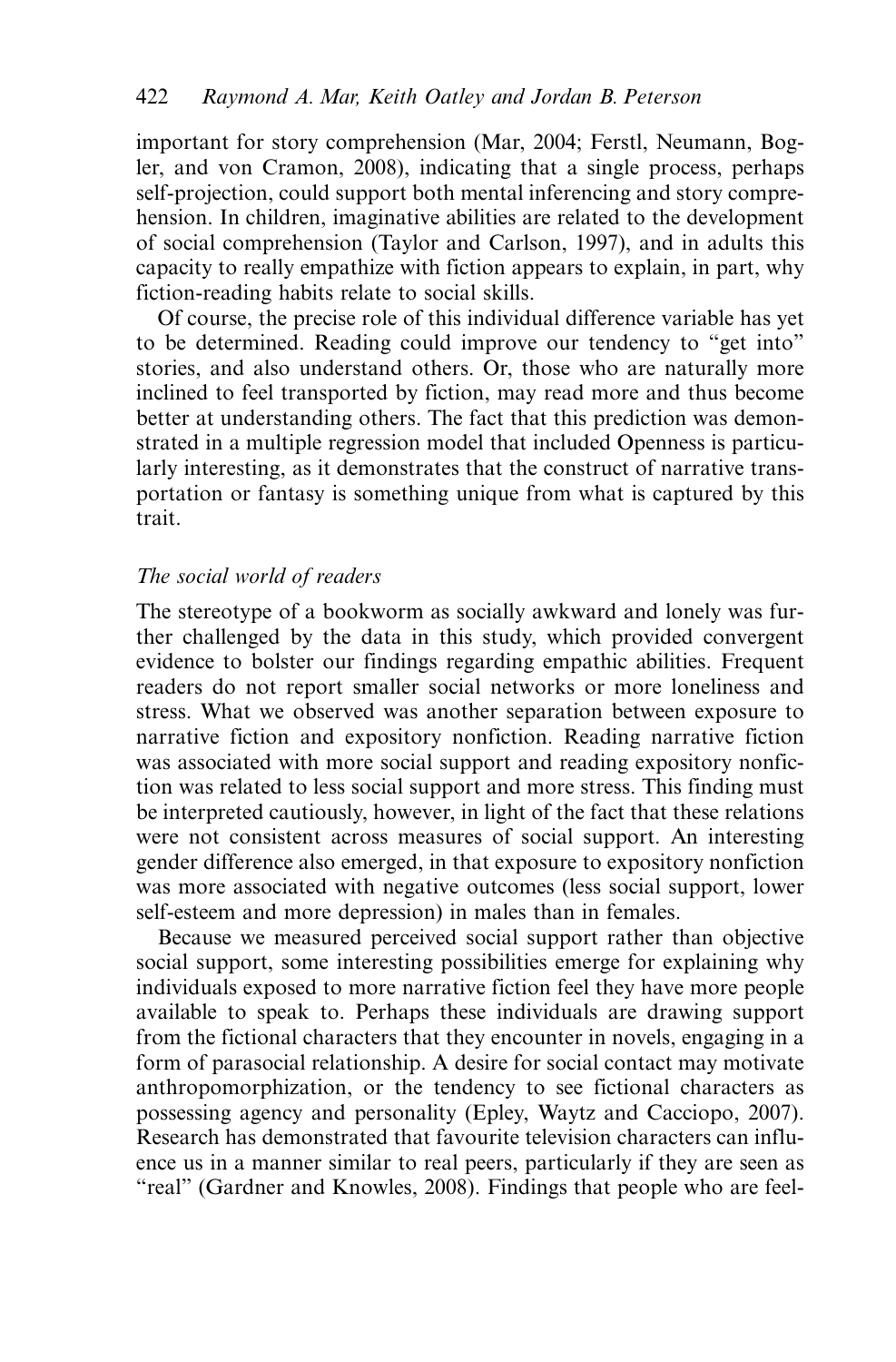ing lonely may be more likely to watch television are also consistent with this idea (Derrick, Gabriel, and Hugenberg, 2009; Jonason, Webster, and Lindsey, 2008). Exploring whether these same effects hold for the reading of narrative fiction would seem to be an interesting possibility for future research.

It must be noted that one result from the previous work by Mar and colleagues (2006) was not directly replicated in the current study. We did not find a negative association between exposure to expository nonfiction and empathy (cf. Mar et al., 2006). In this sample, the partial correlation between exposure to nonfiction and the MIE, similar to that employed by Mar and colleagues (2006), reveals no statistically significant association,  $pr = -.03$ ,  $p > .05$ . It is unclear why this effect was not found in this sample, and this is something that certainly deserves careful attention. It is worth noting, however, that in this sample exposure to expository nonfiction was associated with loneliness and a low sense of belonging, symptoms consistent with poor social abilities. Moreover, the social ability task that was most negatively associated with exposure to nonfiction in the previous study (Mar et al., 2006), the Interpersonal Perception Task-15 (Costanzo and Archer, 1993), was not included here.

## *Limitations*

Future studies should experimentally investigate the causal direction of the observed association between exposure to narrative fiction and social ability, since such inferences cannot be derived from correlational studies. One potential approach might involve participants being assigned a diet of fiction over some weeks along with pre- and post-manipulation assessments of social skills. More direct examinations of the two remaining hypothesized mechanisms (i. e., direct transfer of social knowledge and honing of social cognitive processes) are necessary.

Subsequent studies should also incorporate a more diverse sample, since most research to date has employed undergraduate students. The restricted range of this group may mean that the current findings are underestimates of any effect in the general population. A university student population is more likely to contain frequent readers than the general population at large. Our pilot work, however, did confirm that the personality correlates of reading are largely identical for undergraduate and older populations<sup>1</sup>.

There may be some concern with how to interpret the association between IRI Fantasy and the MIE. One might argue that since both are measures of empathy, the positive correlation between the two is completely unsurprising and therefore uninteresting. However, examination of both of these measures reveals that they are quite dissimilar and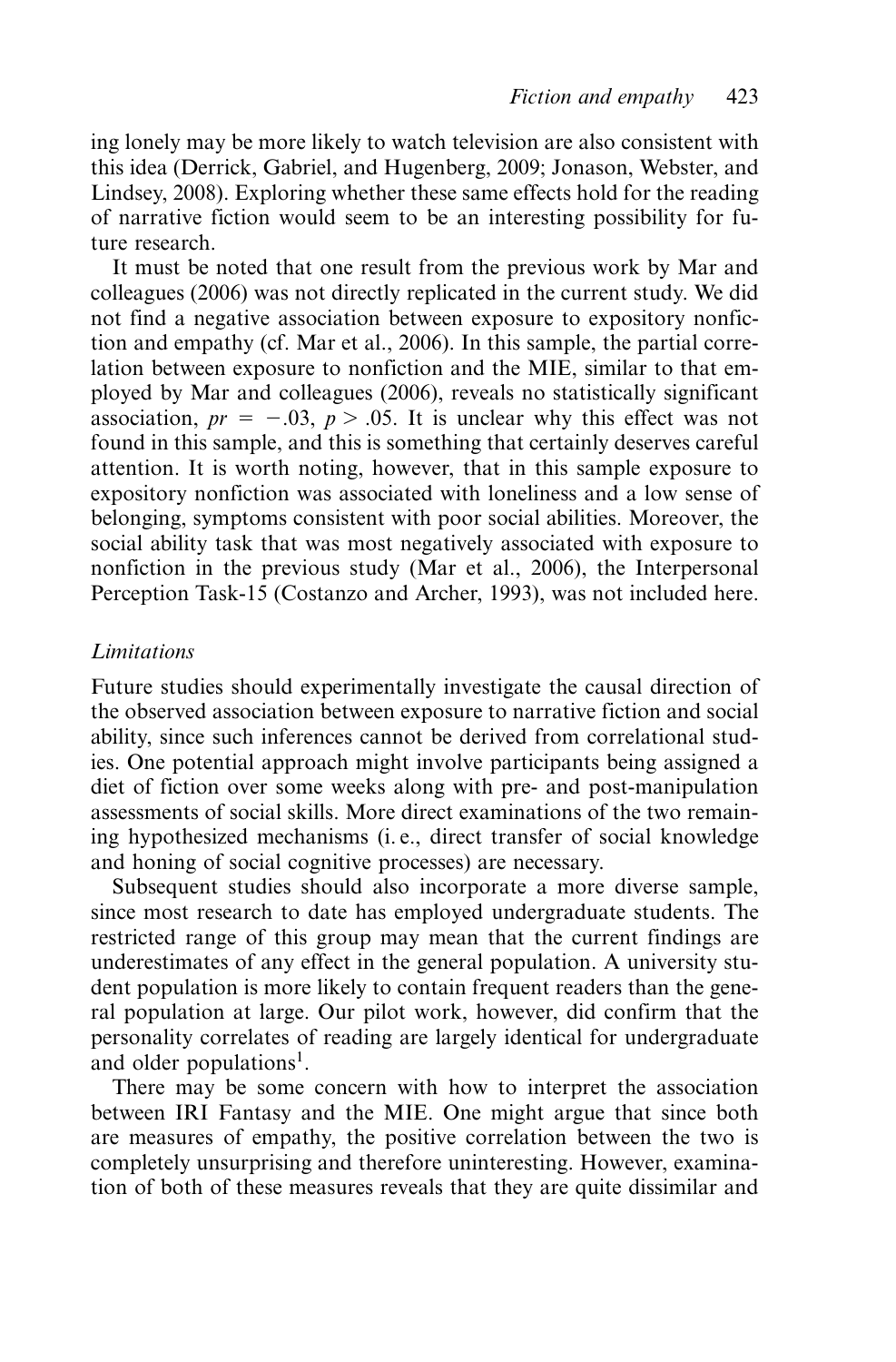likely should not be considered equivalent measures of the same latent construct. The MIE involves pairing mental-state terms to pictures of a person's eye-region, whereas the IRI Fantasy scale asks respondents to self-report their own tendency to become deeply involved in books and film (see Table 1). That these two measures are correlated is interesting, and congruent with various theories put forward relating empathy to fiction (e. g., Keen, 2006; Mar and Oatley, 2008; Zillmann, 1994). From the perspective of this study, which controlled for IRI Fantasy in order to rule out trait differences, even if Fantasy is interpreted as a form of empathy directly related to narrative experience, controlling for this construct makes the continued prediction of empathy by reading even more compelling.

# **Conclusion**

There is growing evidence that reading narratives, even those explicitly labeled as fiction, is far from a meaningless leisure activity that ends when one closes the cover of a book (Green, Strange, and Brock, 2002). Several researchers have demonstrated that exposure to narrative fiction can influence our attitudes toward various issues (Green, 2004; Green and Brock, 2000; Prentice, Gerrig, and Bailis, 1997; Strange and Leung, 1999). From these findings as well as those reported here and previously (Mar et al., 2006), evidence is accumulating that the reading of narrative fiction can have important consequences, whose quality and underlying mechanisms require closer study.

# **Bionotes**

*Raymond A. Mar* is an Assistant Professor in the Department of Psychology at York University, 4700 Keele St., Toronto, ON, Canada M3J 1P3.

*Keith Oatley* is a Professor Emeritus in the Department of Human Development and Applied Psychology at the University of Toronto, 252 Bloor Street W., Toronto, ON, Canada M5S 1V6.

*Jordan Peterson* is a Professor in the Department of Psychology at the University of Toronto, 100 St. George St., Toronto, ON, Canada M5S 3G3.

# **Notes**

1. Pilot work examining three separate samples  $(N = 188; N = 636; N = 158)$  from both University undergraduate and community samples (ESCS dataset; Goldberg, 1999) found that Openness was the most consistent unique predictor of exposure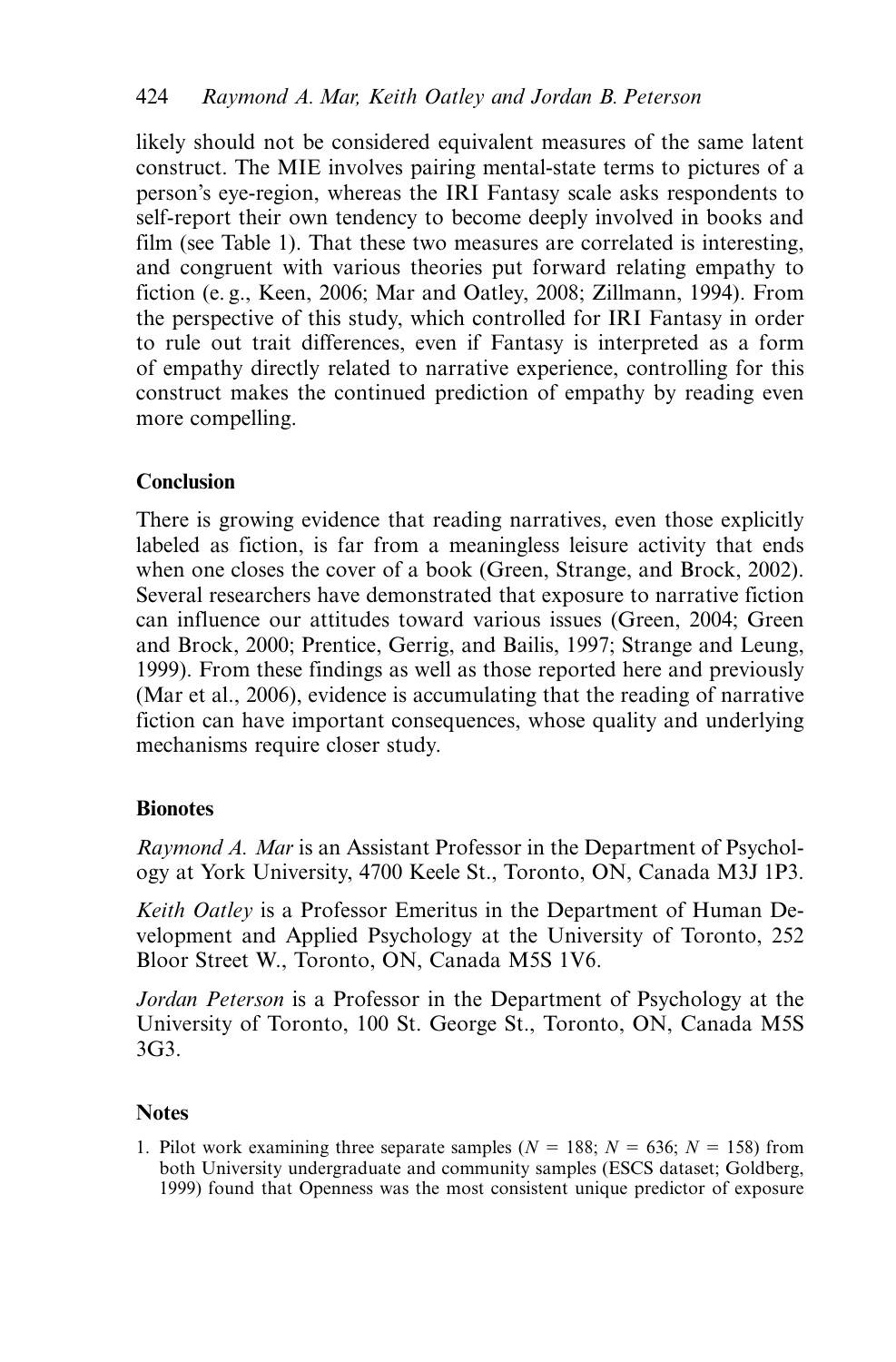to narrative fiction. Analyses conducted using the NEO PI-R facets (Costa and McCrae, 1992) were congruent with factor-level associations. For more details, please see supplementary material at: http://www.yorku.ca/mar/papers/

2. Because the nonfiction print-exposure measure included self-help as a genre, it is possible that exposure to this particular form of nonfiction was driving the observed associations for loneliness and lack of social support. However, when this category of book was removed from the calculation of Nonfiction, the new variable correlated highly with the total Nonfiction score  $(r = .94)$  and the pattern of results remained unchanged.

#### **References**

- Allen, L., Cipielewski, J., & Stanovich, K. E. (1992). Multiple indicators of children's reading habits and attitudes: Construct validity and cognitive correlates. *Journal of Educational Psychology*, *84*, 489-503.
- Baron-Cohen, S. Jolliffe, T., Mortimore, C., & Robertson, M. (1997). Another advanced test of theory-of-mind: Evidence from very high functioning adults with autism or Asperger syndrome. *Journal of Child Psychology and Psychiatry*, *38*, 813-822.
- Baron-Cohen, S. & Wheelwright, S. (2004). The Empathy Quotient: An investigation of adults with Asperger syndrome or high-functioning autism, and normal sex differences. *Journal of Autism and Developmental Disorders*, *34*, 163-175.
- Baron-Cohen, S., Wheelwright, S., Hill, J., Raste, Y., & Plumb, I. (2001). The "Reading the Mind in the Eyes" test revised version: A study with normal adults, and adults with Asperger syndrome or high-functioning autism. *Journal of Child Psychology and Psychiatry*, *42*, 241-251.
- Beck, A. T. (1988). Psychometric properties of the Beck Depression Inventory: Twenty-five years of evaluation. *Clinical Psychology Review*, *8*, 77-100.
- Buckner, R. L. & Carroll, D. C. (2007). Self-projection and the brain. *Trends in Cognitive Sciences*, *11*, 49-57.
- Cohen, S., Doyle, W. J., Skoner, D. P., Rabin, B. S., & Gwaltney, J. M. Jr. (1997). Social ties and susceptibility to the common cold. *Journal of the American Medical Association*, *277*, 1940-1944.
- Cohen, S. & Hoberman, H. (1983). Positive events and social supports as buffers of life change stress. *Journal of Applied Social Psychology*, *13*, 99-125.
- Cohen, S., Kamarck & T., Mermelstein, R. (1983). A global measure of perceived stress. *Journal of Health and Social Behavior*, *24*, 385-396.
- Costa, P. T. & McCrae, R. R. (1992). *NEO PI-R professional manual*. Odessa, FL: Psychological Assessment Resources.
- Cunningham, A. E. & Stanovich, K. E. (1997). Early reading acquisition and its relation to reading experience and ability 10 years later. *Developmental Psychology*, *33*, 934-945.
- Dal Cin, S., Zanna, M. P., & Fong, G. T. (2004). Narrative persuasion and overcoming resistance. In E. S. Knowles & J. A. Linn (Eds.), *Resistance and persuasion* (pp. 175-191). Mahwah, NJ: Erlbaum.
- Davis, M. H. (1980). A multidimensional approach to individual differences in empathy. *JSAS Catalogue of Selected Documents in Psychology*, *10*, 85.
- Davis, M. H. (1983). Measuring individual differences in empathy: Evidence for a multidimensional approach. *Journal of Personality and Social Psychology*, *44*,  $113 - 126$ .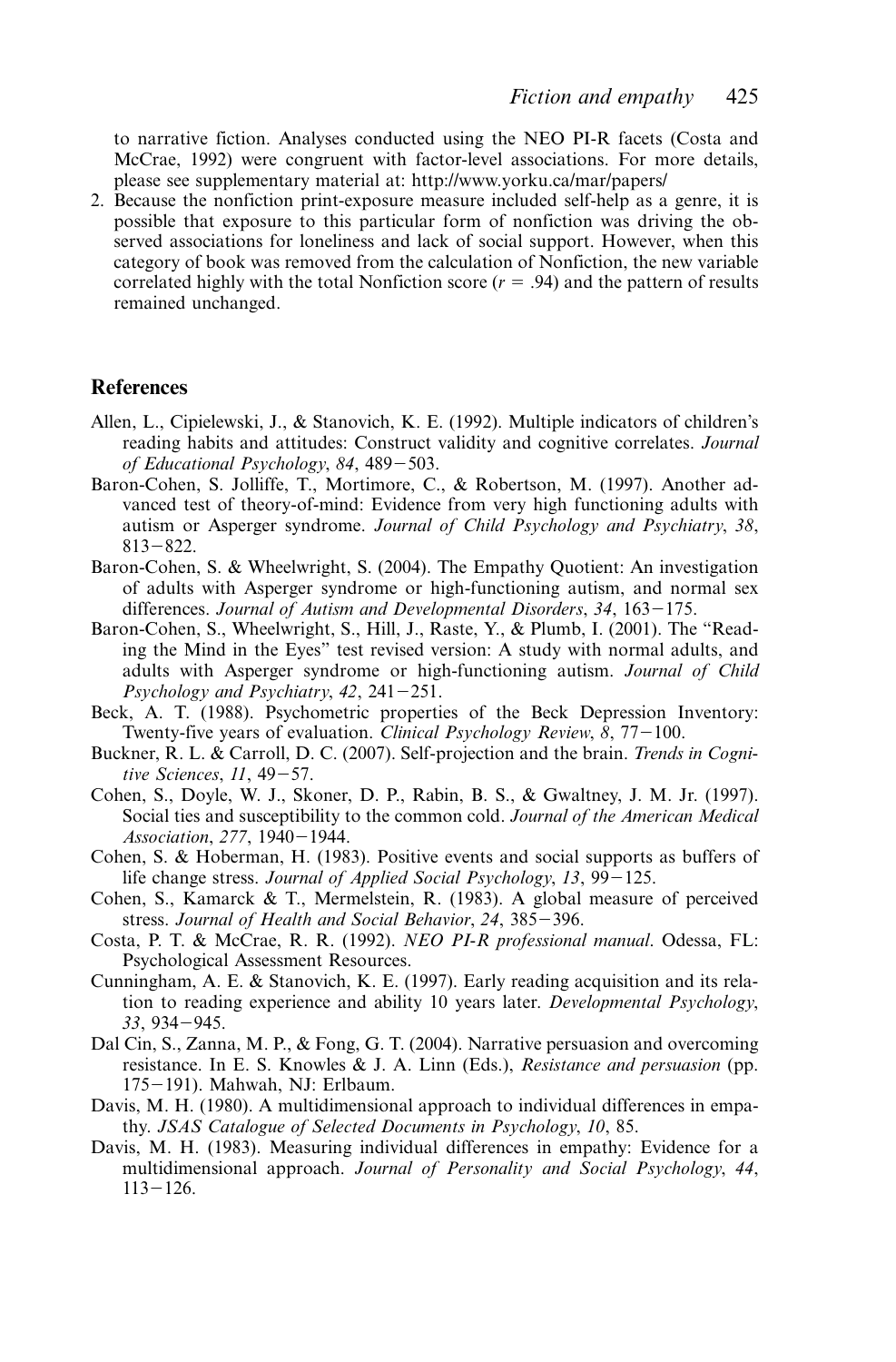- England, E. M. & Petro, K. D. (1998). Middle school students' perceptions of peer groups: Relative judgments about group characteristics. *The Journal of Early Adolescence*, *18*, 349-373.
- Epley, N., Waytz, A., & Cacioppo, J. T. (2007). On seeing human: A three-factor theory of anthropomorphism. *Psychological Review*, *114*, 864-886.
- Ferstl, E. C., Neumann, J., Bogler, C., & von Cramon, D. Y. (2008). The extended language network: A meta-analysis of neuroimaging studies on text comprehension. *Human Brain Mapping*, *29*, 581-593.
- Finn, S. (1997). The origins of media exposure. *Communication Research*, *24*, 507- 529.
- Derrick, J. L., Gabriel, S., & Hugenberg, K. J. (2009). Social surrogacy: How favored television programs provide the experience of belonging. *Journal of Experimental Social Psychology*, *45*, 352-362.
- Fraley, R. C. & Marks, M. J. (2007). The null hypothesis significance testing debate and its implications for personality research. In R. W. Robins, R. C. Fraley, & R. Krueger (Eds.), *Handbook of Research Methods in Personality Psychology* (pp. 149-169). New York: Guilford Press.
- Gardner, W. L. & Knowles, M. L. (2008). Love makes you real: Favorite television characters are perceived as "real" in a social facilitation paradigm. *Social Cognition*, *26*, 156-168.
- Gerrig, R. J. (1993). *Experiencing narrative worlds*. New Haven: Yale University Press.
- Goldberg, L. R. (1999). A broad-bandwidth, public-domain, personality inventory measuring the lower-level facets of several five-factor models. In I. Mervielde, I. Deary, F. De Fruyt, & F. Ostendorf (Eds.), *Personality psychology in Europe,* vol. 7. (pp. 7-28). Tilburg: Tilburg University Press.
- Green, M. C., Strange, J. J., & Brock, T. C. (Eds.). (2002). *Narrative Impact*. Mahwah, NJ: Lawrence Erlbaum Associates.
- Green, M. C. (2004). Transportation into narrative worlds: The role of prior knowledge and perceived realism. *Discourse Processes*, *38*, 247-266.
- Green, M. C. & Brock, T. C. (2000). The role of transportation in the persuasiveness of public narratives. *Journal of Personality and Social Psychology*, *79*, 701-721.
- Gregory, C., Lough, S., Stone, V., Erzinclioglu, S., Martin, L., Baron-Cohen, S., & Hodges, R. (2002). Theory of mind in patients with frontal variant frontotemporal dementia and Alzheimer's disease: theoretical and practical implications. *Brain*, *125*, 751-764.
- Hall, A. (2005). Audience personality and the selection of media and media genres. *Media Psychology*, *7*, 377-398.
- Jensen-Campbell, L. A., Adams, R., Perry, D. G., Workman, K. A., Furdella, J. Q., & Egan, S. K. (2002). Agreeableness, extraversion, and peer relations in early adolescence: Winning friends and deflecting aggression. *Journal of Research in Personality*, *36*, 224-251.
- John, O. P. & Srivastava, S. (1999). The Big Five Trait taxonomy: History, measurement, and theoretical perspectives. In L. A. Pervin & O. P. John (Eds.), *Handbook* of personality: Theory and research, 2<sup>nd</sup> ed. (pp. 102-138). New York, NY: Guilford Press.
- Jonason, P. K., Webster, G. D., & Lindsey, A. E. (2008). Solutions to the problem of diminished social interaction. *Evolutionary Psychology*, *6*, 637-651.
- Judge, T. A., Erez, A., Bono, J. E., & Thoresen, C. J. (2002). Are measures of selfesteem, neuroticism, self-control, and generalized self-efficacy indicators of a single core construct? *Journal of Personality and Social Psychology*, *83*, 693-710.
- Keen, S. (2006). A theory of narrative empathy. *Narrative*, *14*, 207-236.
- Koole, S. L., Jager, W., van den Berg, A. E., Vlek, C. A. J., & Hofstee, W. K. B. (2001). On the social nature of personality: Effects of extraversion, agreeableness,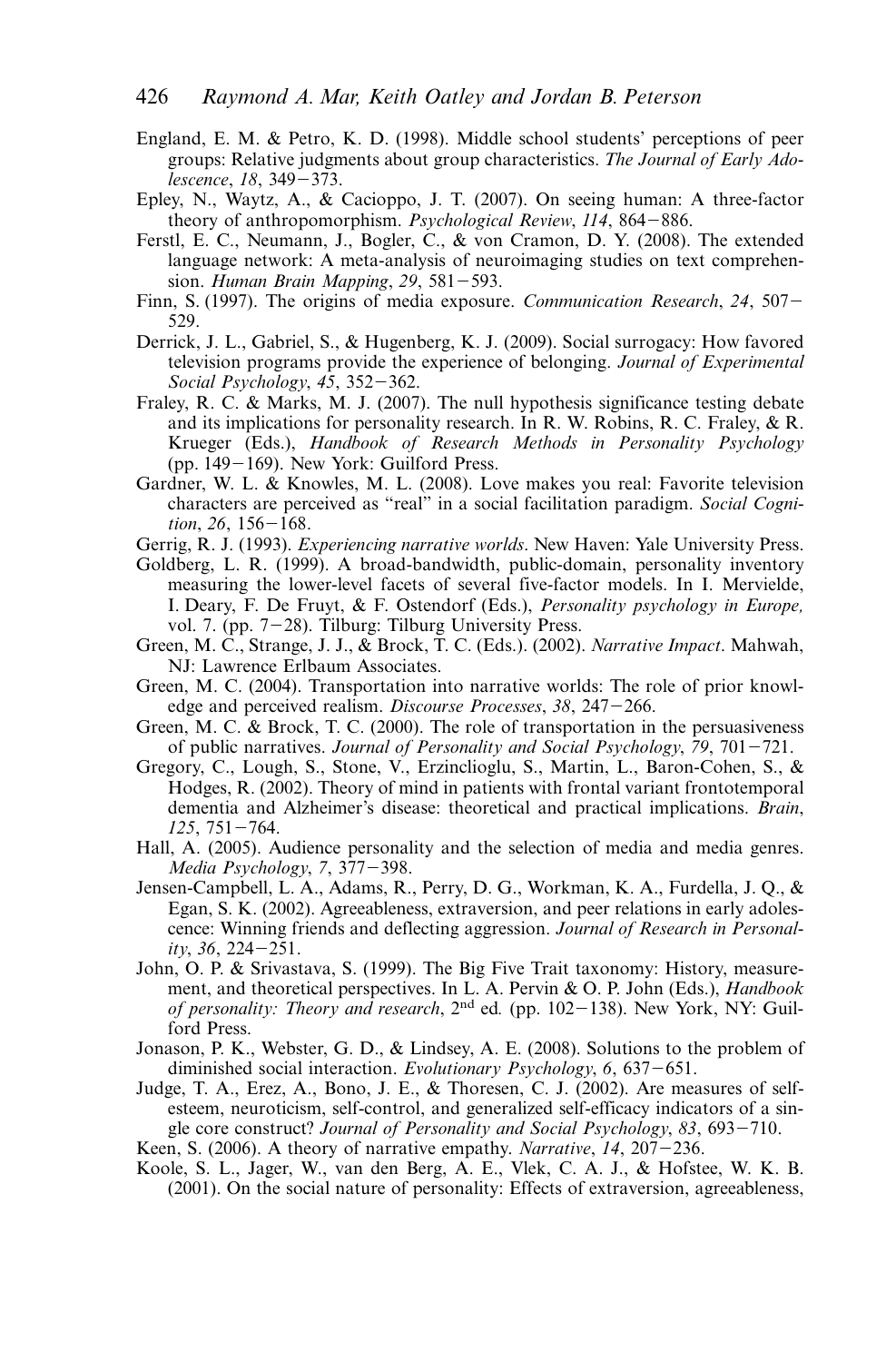and feedback about collective resource use on cooperation in a resource dilemma. *Personality and Social Psychology Bulletin*, *27*, 289-301.

- Mar, R. A. (2004). The neuropsychology of narrative: Story comprehension, story production and their interrelation. *Neuropsychologia*, *42*, 1414-1434.
- Mar, R. A., DeYoung, C. G., Higgins, D. M., & Peterson, J. B. (2006). Self-liking and self-competence separate self-evaluation from self-deception: Associations with personality, ability, and achievement. *Journal of Personality*, *74*, 1047-1078
- Mar, R. A. & Oatley, K. (2008). The function of fiction is the abstraction and simulation of social experience. *Perspectives on Psychological Science*, *3*, 173-192.
- Mar, R. A., Oatley, K., & Djikic, M. (2008). Effects of reading on knowledge, social abilities, and selfhood: Theory and empirical studies. In S. Zyngier, M. Bortolussi, A. Chesnokova, & J. Auracher (Eds.), *Directions in Empirical Literary Studies: Essays in honor of Willie van Peer* (pp. 127-137). Amsterdam: John Benjamins.
- Mar, R. A., Oatley, K., Hirsh, J., dela Paz, J., & Peterson, J. B. (2006). Bookworms versus nerds: Exposure to fiction versus non-fiction, divergent associations with social ability, and the simulation of fictional social worlds. *Journal of Research in Personality*, *40*, 694-712.
- Mar, R. A., Oatley, K., & Peterson, J. B. (2008). The relation between vocabulary and lifetime exposure to narrative fiction versus expository nonfiction. Poster presented at the 9<sup>th</sup> Annual Conference of the Society for Personality and Social Psychology, Albuquerque, NM, USA.
- McManus, I. C. & Furnham, A. (2006). Aesthetic activities and aesthetic attitudes: Influence of education, background and personality on interest and involvement in the arts. *British Journal of Psychology*, *97*, 555-587.
- Miall, D. S. (2000). On the necessity of empirical studies of literary reading. *Frame: Utrecht Journal of Literary Theory*, *14*, 43-59.
- Nell, V. (1988). *Lost in a book: The psychology of reading for pleasure*. New Haven, CT: Yale University Press.
- Nettelbeck, T., Basian, V., & Burns, N. (2007). Is Emotional Intelligence distinct from personality and cognitive ability? In Emotional Intelligence (P. Qualter, P. Rogers, Chairs). Paper presented at the  $13<sup>th</sup>$  Biennial Meeting of the International Society for the Study of Individual Differences. Giessen, Germany.
- Oatley K. (1994). A taxonomy of the emotions of literary response and a theory of identification in fictional narrative. *Poetics*, *23*, 53-74.
- Oatley, K. (1999). Why fiction may be twice as true as fact: Fiction as cognitive and emotional simulation. *Review of General Psychology*, *3*, 101-117.
- Petrides, K. V., Pérez-González, J. C.,  $\&$  Furnham, A. (2007). On the criterion and incremental validity of trait emotional intelligence. *Cognition and Emotion*, *21*,  $26 - 55$ .
- Platek, S. M., Keenan, J. P., Gallup Jr., G. G., & Mohamed, F. B. (2004). Where am I? The neurological correlates of self and other. *Cognitive Brain Research*, *19*, 114-122.
- Preacher, K. J. & Hayes, A. F. (2004). SPSS and SAS procedures for estimating indirect effects in simple mediation models. *Behavior Research Methods, Instruments, and Computers*, *36*, 717-731.
- Preacher, K. J. & Hayes, A. F. (2008). Asymptotic and resampling strategies for assessing and comparing indirect effects in multiple mediator models. *Behavior Research Methods*, *40*, 879-891
- Prentice, D. A., Gerrig, R. J., & Bailis, D. S. (1997). What readers bring to the processing of fictional texts. *Psychonomic Bulletin Review*, *4*, 416-420.
- Russell, D. W. (1996). UCLA Loneliness Scale (version 3): Reliability, validity, and factor structure. *Journal of Personality Assessment*, *66*, 20-40.